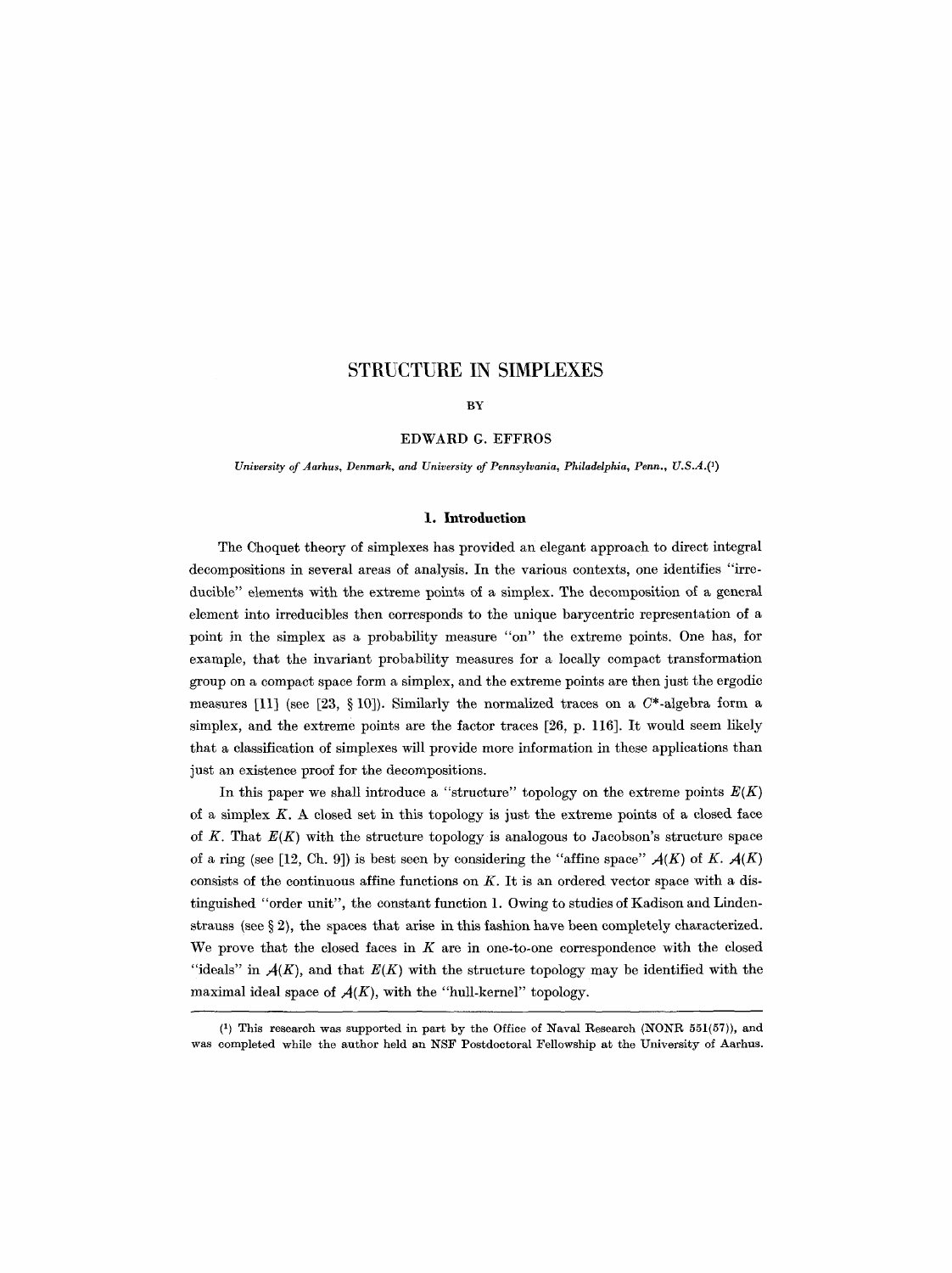As ideals in  $\mathcal{A}(K)$  need not have an order unit, it has been necessary to enlarge the category of ordered spaces under consideration. In  $\S 2$  a "simplex space" is defined to be an ordered vector space  $A$  with complete norm and closed positive cone, for which  $A^*$  is an L-space in the sense of Kakutani [17; 18] (see below). A representation theorem for such spaces is proved, and those of the form  $A(K)$ , K a simplex, are characterized as those with an "order identity".

In  $\S 3$  the notion of ideal is introduced, and it is shown that the closed ideals are just the annihilators of weakly\* closed faces of the positive cone in  $A^*$ . We prove that proper closed ideals and the resulting quotients are simplex spaces.

The structure topology is introduced in  $\S 4$ . The structure spaces of ideals and quotients are seen to correspond to open and closed sets in the expected manner. The simplex spaces  $A$  with order identity have a compact structure topology, and the topology is Hausdorff if and only if  $A$  is a Kakutani  $M$ -space.

 $\S 5$  is devoted to a brief discussion of open problems, and an example of a simplex K such that the structure topology on  $E(K)$  is not of second category.

We are indebted to E. Alfsen for introducing us to the theory of simplexes, and making available to us the manuscript of [1]. We also wish to thank D. A. Edwards and J. Semadeni for explaining to us the role of Lindenstrauss's work in the theory of simplexes (see  $\S 2$ ). We are indebted to R. Phelps for the use of a preliminary version of [23]. The reader will find in the latter an excellent exposition of the theory of simplexes, together with a comprehensive bibliography (see also  $[6]$ ). An introduction to  $L$ - and  $M$ -spaces may be found in [19] (see also [7, Ch. VI]).

Throughout this paper, vector spaces will be assumed to have non-zero elements, and cones are assumed proper, i.e., not containing a non-zero element and its negative. In normed spaces, the subscript  $\alpha$  on a subset indicates the corresponding intersection with the closed ball of radius  $\alpha$ .

### 2. The affine space of a simplex

Let  $K$  be a compact convex subset of a locally convex space. A real function  $a$  on K is *a/line* if

$$
a(\alpha p + (1 - \alpha)q) = \alpha a(p) + (1 - \alpha)a(q)
$$

for all p, q in K and  $0 \le \alpha \le 1$ . The *affine space*  $A(K)$  of K is the vector space of all continuous affine functions on *K*, together with the ordering defined by the cone  $A(K)^+$  of nonnegative continuous affine functions. The function e defined by  $e(p)=1$  for all p in K is an Archimedean order unit for  $A(K)$ , i.e., for each a in  $A(K)$ , there is a scalar  $\alpha$  with  $a \leq \alpha e$ , and if  $a \leq \alpha e$  for all  $\alpha > 0$ , then  $a \leq 0$ .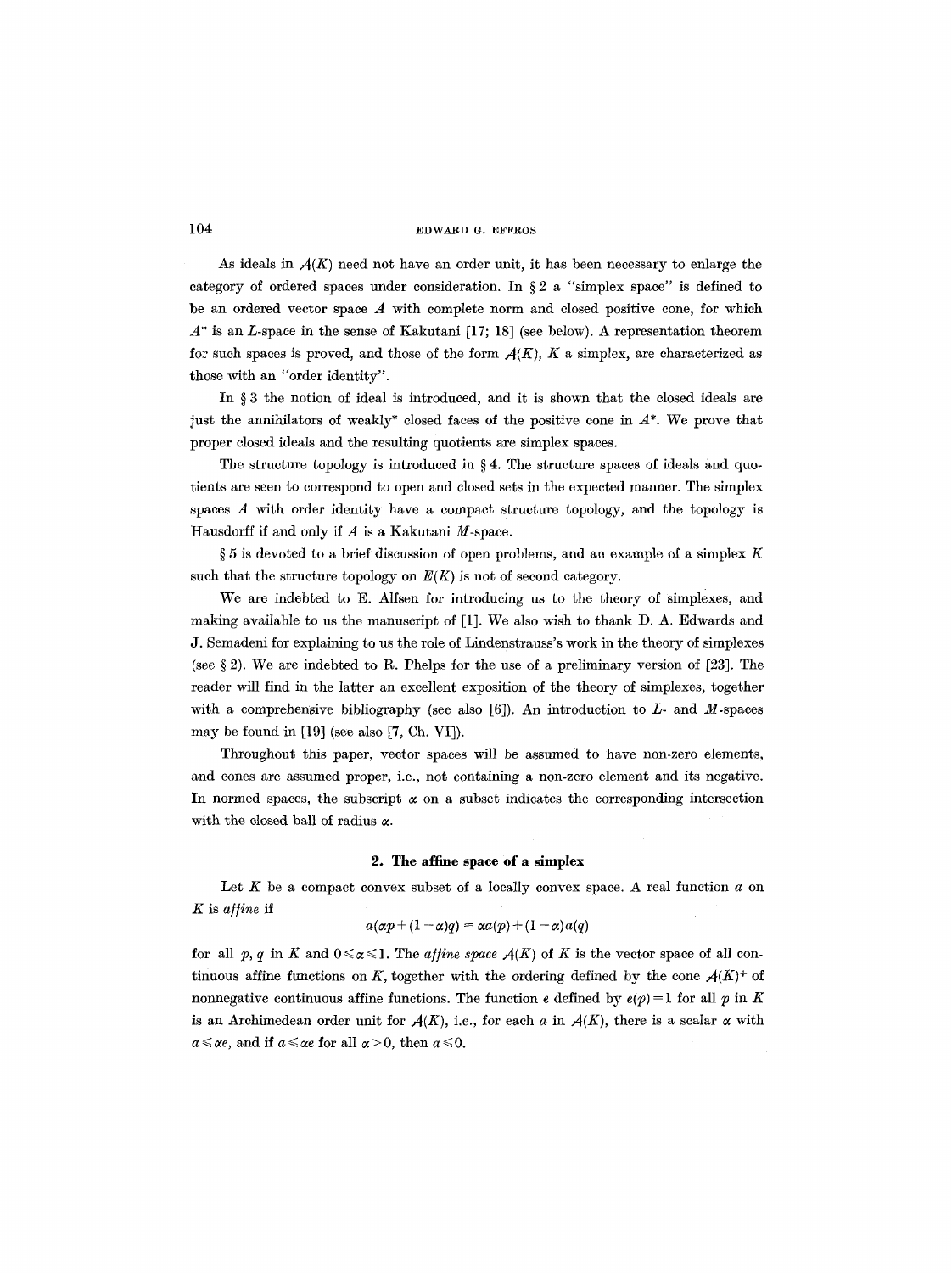Following Kadison [13; 14], we call a partially ordered vector space A together with a distinguished Archimedean order unit e a/unction *system.* Kadison has proved a representation theorem for function systems, which we shall outline. For each  $a$  in a function system A, define

$$
L(a) = \sup \{ \alpha : \alpha \in \mathbb{R} \},\tag{2.1}
$$

$$
M(a) = \inf \{ \alpha : a \leq \alpha e \},\tag{2.2}
$$

$$
||a|| = \max\{|L(a)|, |M(a)|\}.
$$
 (2.3)

We refer to  $\|\,\|$ , which is a norm on A, as the *order norm*. It coincides with the usual supremum norm if  $A = A(K)$ , and in that case it is complete. Letting  $P(A)$  be the positive linear functions on  $A$ ,  $P(A)$  is contained in  $A^*$ , the bounded linear functions. We give  $A^*$  the weak\* topology, and define the *state space*  $S(A)$  to be  $P(A) \cap H(A)$  with the relative topology, where  $H(A)$  is the set of f in  $A^*$  with  $f(e) = 1$ . If  $A = A(K)$ , the map  $p \rightarrow p$ , where  $\hat{p}(a)=a(p)$  for p in K,  $a\in A$ , is an affine homeomorphism of K onto  $S(A)$ . Thus rather than study compact convex sets  $K$ , we may restrict our attention to the state spaces of (norm) complete function systems A. In [13], Kadison showed that

$$
L(a) = \inf \{ p(a) : p \in S(A) \},\tag{2.4}
$$

$$
M(a) = \sup \{p(a): p \in S(A)\},\tag{2.5}
$$

$$
||a|| = \sup\{|p(a)| : p \in S(A)\}.
$$
 (2.6)

Define  $d(p)=p(a)$  for a in A, p in  $S(A)$ . As  $a\geq 0$  if and only if  $L(a)\geq 0$ , it follows that  $a\rightarrow a$ is an isometric order isomorphism of  $A$  into  $A(S(A))$ . It has been known that this map is onto. A proof readily follows from [16, Lemma 4.3].

If  $C$  is a cone in a vector space  $E$ , a *base* of  $C$  is an intersection of  $C$  with a hyperplane  $H$ , where  $H$  is a hyperplane in  $E$  not containing 0 that meets all of the generators of C, i.e., for all x in  $C - \{0\}$ , there is an  $\alpha > 0$  with  $\alpha x \in H$ . C is a *lattice cone* if it defines a lattice ordering on  $C-C$ . It suffices to show each pair x, y in C has a minimum in C (see [23, § 9]). We say that a convex set K in a vector space is a *simplex* if it is affinely isomorphic to the base of some lattice cone. It will then follow that any cone with a base affinely isomorphic to  $K$  is a lattice cone.

An ordered vector space A satisfies the *Riesz decomposition property* if a,  $b_1$ ,  $b_2 \in A^+$ and  $a \le b_1 + b_2$  imply the existence of  $a_1, a_2 \in A^+$  with  $a = a_1 + a_2$  and  $a_i \le b_i$ . Equivalently, if  $a_i, b_j \in A^+$  with  $i=1,..., m; j=1,..., n$  and  $\sum a_i = \sum b_j$ , then there exist  $c_{ij} \in A^+$  with  $a_i =$  $\sum_j c_{ij}$ ,  $b_j = \sum_i c_{ij}$  (see [4, Ch. II]). Another equivalent condition is that if  $a_i$ ,  $b_j \in A$  and  $a_i \leq b_j$ , then there is an element c with  $a_i \leq c \leq b_j$  for all i, j [21, Lemma 6.2]. Vector lattices satisfy the Riesz decomposition property (see [4, Ch. II]), but the converse is false (see Theorem 4.8).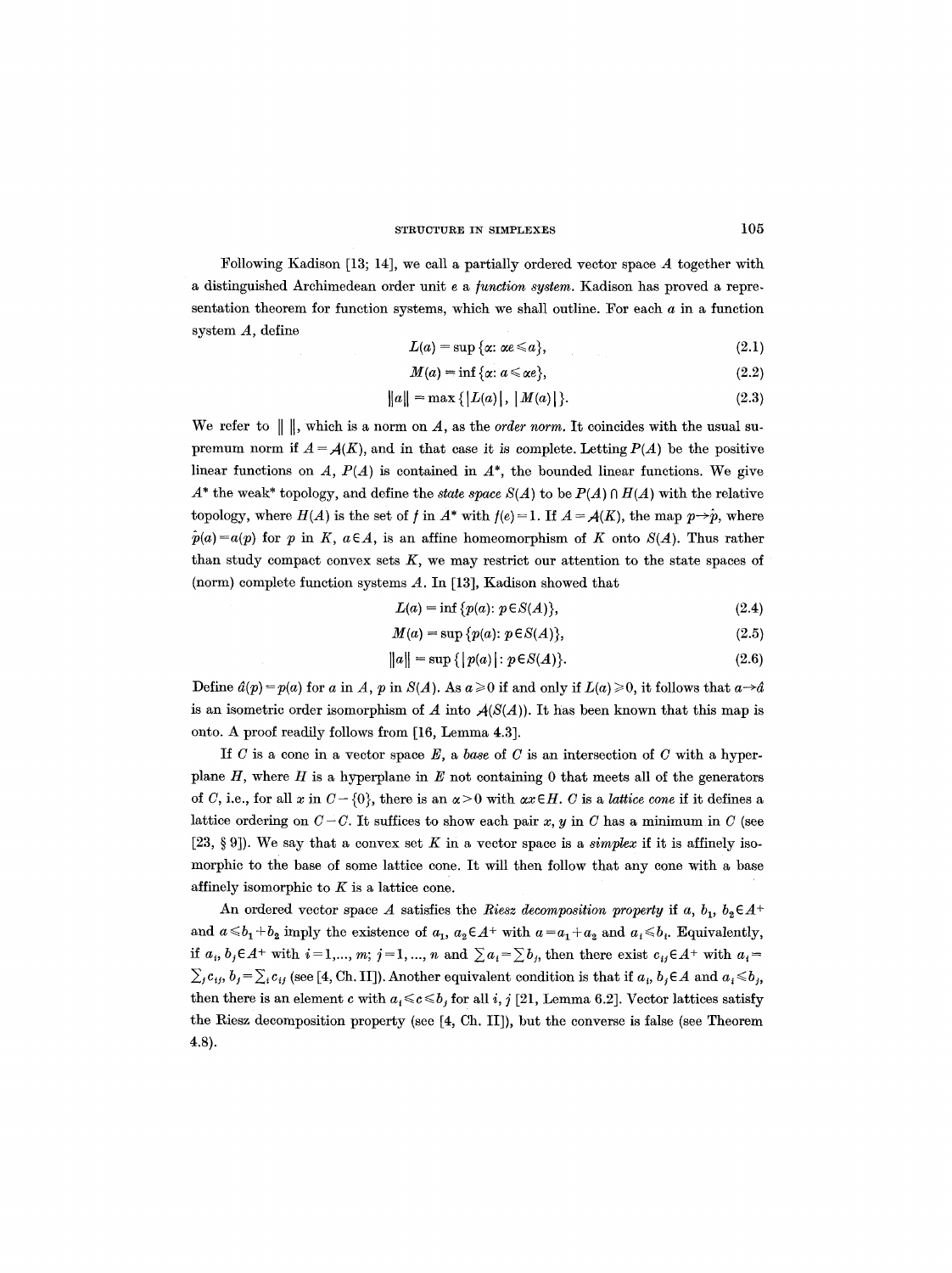We recall that a vector lattice V together with a complete norm is an *L-space if*   $|x| \leq |y|$  implies  $||x|| \leq ||y||$ , and for  $x, y \geq 0$ ,  $||x+y|| = ||x|| + ||y||$ . *V* is an *M-space* if rather than the second equality, one has for  $x, y \ge 0$ ,  $||x \vee y|| = \max{||x||, ||y||}.$ 

The following theorem is due to J. Lindenstrauss [21] (see [25, Theorem 5]). An elegant proof by D. A. Edwards was presented in [8]. Earlier partial results occur in [20] (I am indebted to Z. Semadeni for this reference) and [24].

THEOREM 2.1. *Let A be a complete function system. Then the following conditions on A are equivalent:* 

- (1) *S(A) is a simplex,*
- (2) *A has the Riesz decomposition property,*
- (3)  $A^*$  with the ordering defined by  $P(A)$  and the uniform norm is an L-space.

In  $\S 3$  we shall consider "ideals" in function systems satisfying the conditions of Theorem 2.1. As these subspaces will in general not have order units, they will not be function systems. Noting that the primary function of the distinguished order unit is to define the order norm, we introduce a more inclusive category of ordered spaces with norm.

An ordered vector space A together with a complete norm is a *simplex space* if  $A^+$ is closed, and the Banach space  $A^*$  together with the order defined by the cone  $P(A)$  of *bounded* positive linear functions is an L-space. The first condition is equivalent to the assumption that if  $p(a) \ge 0$  for all p in  $P(A)$ , then  $a \ge 0$  (see [19, § 23.2]). Any M-space is a simplex space.

If A is a simplex space, we define the *state space*  $S(A)$  to be  $\{p \in P(A): ||p|| = 1\}$ . As this is generally not compact with the weak\* topology, it is useful to consider instead the set  $P_1(A) = P(A) \cap A_1^*$  with the weak\* topology.

**THEOREM** 2.2. If A is a simplex space, then  $P_1(A)$  is a simplex, and A may be identified with the ordered Banach space of continuous affine functions on  $P_1(A)$  vanishing at 0. In *particular, A satisfies the Riesz decomposition property.* 

*Proof.* Define  $d(p) = p(a)$  for  $a \in A$  and  $p \in P_1(A)$ .  $a \rightarrow a$  is trivially an order isomorphism. We have

 $\|a\| = \sup \{|f(a)| : f \in A_1^*\},$   $\|a\| = \sup \{|p(a)| : p \in P_1(A)\},$ 

hence  $||\hat{a}|| \le ||a||$ . If  $f \in A_1^*$ , then as  $A^*$  is an *L*-space,  $f = f^+ - f^-$ , where  $f^+, f^- \in P(A)$ , and

 $\|f\| = \|f^+\| + \|f^-\|.$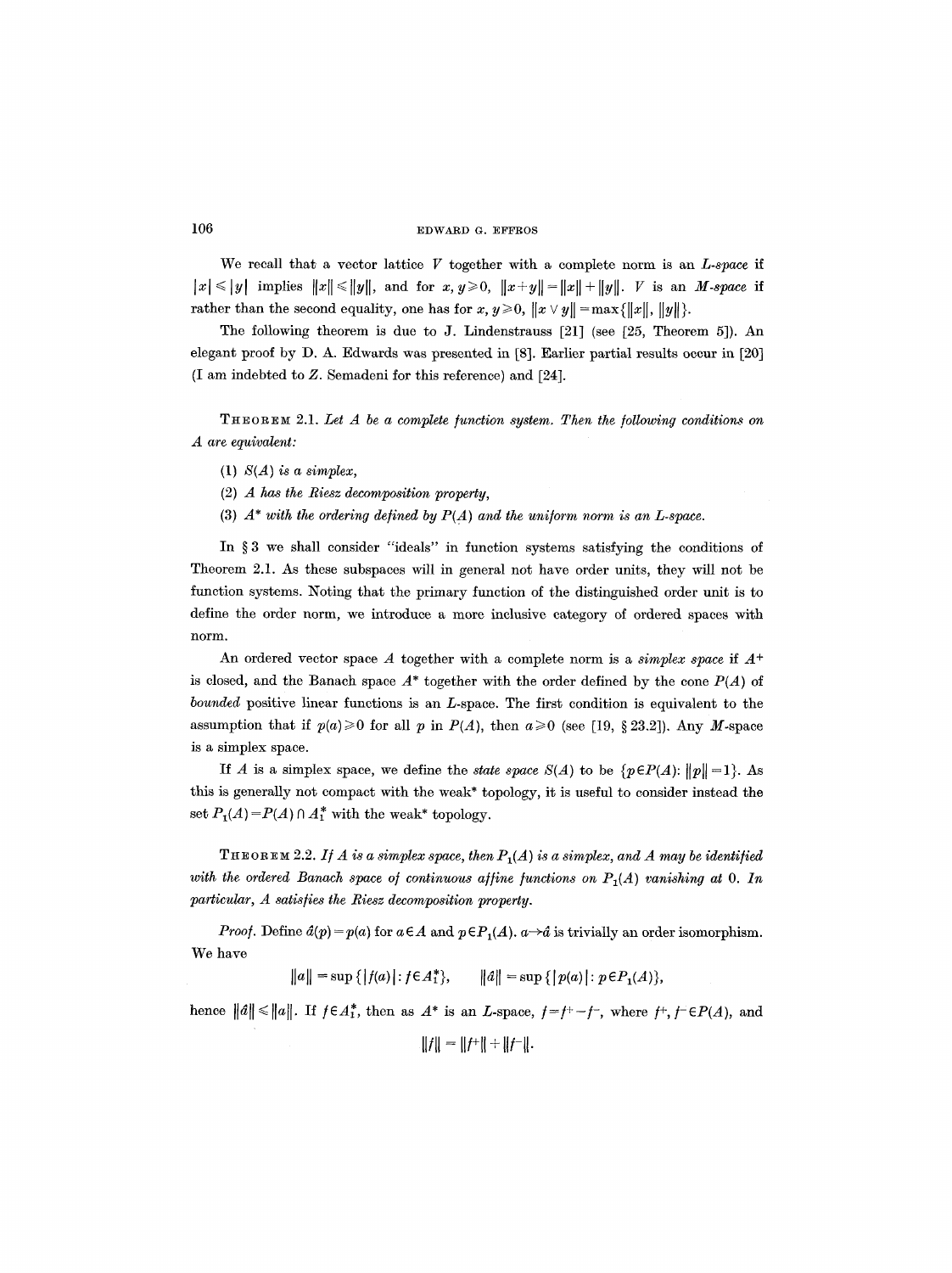Assuming  $f^+, f^-$  +0, let  $p = f^+ / ||f^+||$ ,  $q = f^- / ||f^-||$ . Then  $p, q \in P_1(A)$ , and  $|f(a)| \leq ||f^+|| |p(a)| + ||f^-|| |q(a)| \leq (||f^+|| + ||f^-||) ||a|| \leq ||a||.$ 

If  $f^+$  or  $f^- = 0$ , the resulting inequality is trivial, and we conclude  $a \rightarrow d$  is an isometry. It follows from [16, Lemma 4.3] that all continuous affine functions on  $P_1(A)$  vanishing at O are of the form d.

As  $A^*$  is an *L*-space,  $\|\|\$  is positive and positive linear on  $P(A)$ . As  $A^* = P(A) - P(A)$ , it extends to a strictly positive linear function on  $A^*$ . That  $P_1(A)$  is a simplex follows from the following (see [23, Prop. 11.3]):

LEMMA 2.3. Suppose that P is a cone in a vector space  $E, \varphi$  is a strictly positive linear *function on E, and P<sub>1</sub> = {x*  $\in$  *P:*  $\varphi(x) \leq 1$ *}. If P is lattice ordered, P<sub>1</sub> is a simplex.* 

*Proof.* Let  $E' = E \times R$ , R the reals, be ordered by the cone

 $P' = \{(x, \alpha): x \geqslant 0, \alpha \geqslant 0\}.$ 

P' is a lattice cone as  $(x, \alpha) \wedge (y, \beta) = (x \wedge y, \min(x, \beta)).$ 

The function  $\psi(x, \alpha) = \varphi(x) + \alpha$  is linear, and as  $\varphi$  is strictly positive, the hyperplane

 $G = \{(x, \alpha): \psi(x, \alpha) = 1\}$ 

meets all generators of  $P'$ . It is readily verified that the map

$$
\theta(x)=(x,\,1\,{-}\,\varphi(x))
$$

is an affine isomorphism of  $P_1$  onto the base  $P' \cap G$ .

Making the identification of Theorem 2.2, we will write  $a(p) = p(a)$  for  $a \in A$ ,  $p \in P_1(A)$ .

If K is a convex set in a vector space, a face (or "extremal subset") of K is a convex subset Q such that if  $\alpha x+(1-\alpha)y\in Q$ , with  $x, y\in K$  and  $0<\alpha<1$ , then  $x, y\in Q$ . A face of a face is again a face, and the set of *extreme points E(K)* consists of just the one-point faces.

The following refinement of the Riesz decomposition property is central to our investigation. We first encountered the  $2^{-n}$  thechnique for forcing convergence in Edwards' proof of Theorem 2.1 [8].

 $THEOREM~2.4. Suppose that K is a compact simplex in a locally convex vector space,$ and that Q is a closed face in K. If  $a_1$ ,  $a_2$ , b are in  $A(K)$  with  $a_1 \leq b$  and  $a_1 | Q \leq a_2 | Q$ , then *there exists an element c in*  $A(K)$  *for which*  $a_i \leq c \leq b$ *, and*  $c|Q=a_2|Q$ *.* 

*Proof.* Let  $a_1 \vee a_2$  be the maximum of the functions  $a_i$ , and  $(a_1 \vee a_2)^-$  be the lower envelope of the continuous affine functions on K majorizing  $a_1 \vee a_2$ . We assert that  $(a_1 \vee a_2)^{-1}Q = a_2 \cdot Q.$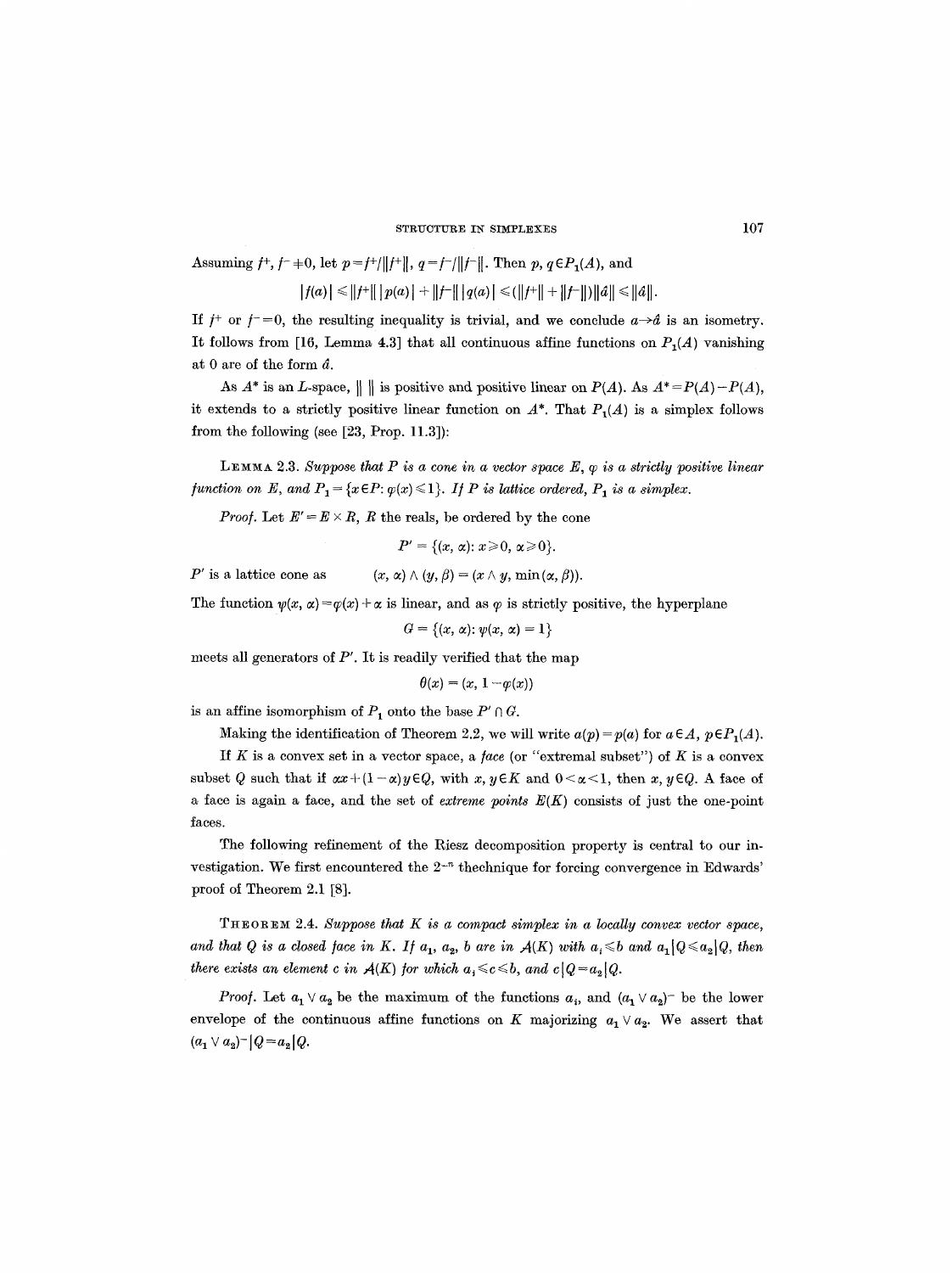Given  $q \in Q$ , let  $\mu$  be the maximal probability measure on K with resultant  $r(\mu) = q$ . The support  $S_{\mu}$  of  $\mu$  must be contained in Q. For if  $p \in S_{\mu}$ , there is a net of positive continuous functions  $f_{\gamma}$  with  $f_{\gamma}d\mu$  probability measures converging weakly\* to the point mass  $\delta_p$ . The resultants  $q_\gamma = r(f_\gamma d\mu)$  lie in Q as  $0 \leq q_\gamma \leq ||f_\gamma||q$ , and converge to  $r(\delta_p) = p$ , hence  $p \in Q$ . As  $\mu$  is maximal, the Borel set

$$
B(a_1 \vee a_2) = \{ p \in P_1(A) : (a_1 \vee a_2)^{-(p)} = a_1 \vee a_2(p) \}
$$

has complement of measure zero. Thus for  $\mu$  almost all  $p, p \in Q$ ,  $(a_1 \vee a_2)^{-(p)} = a_2(p)$ , and

$$
\int (a_1 \vee a_2)^{-(p)} d\mu(p) = \int a_2(p) d\mu(p) = a_2(q).
$$

 $(a_1 \vee a_2)$  is upper semi-continuous, and affine as K is a simplex (see [6, Theorem 11]), hence

$$
\int (a_1 \vee a_2)^{-(p)} d\mu = (a_1 \vee a_2)^{-(q)}
$$

(see [6, Lemma 10]), and  $(a_1 \vee a_2)^{-} |Q = a_2 |Q$ .

It follows from the Riesz decomposition property that the functions  $c_{\gamma}$  in  $\mathcal{A}(K)$  with  $a_1, a_2 \leq c_2 \leq b$  form a decreasing net. As they converge point-wise on Q to the continuous function  $(a_1 \vee a_2)^{-1}Q = a_2 \cdot Q$ , the convergence is uniform on Q (see [22, § 16 A]). Thus we may select  $c_1$  in  $\mathcal{A}(K)$  with  $a_1, a_2 \leq c_1 \leq b$  and  $c_1 | Q \leq a_2 | Q + 2^{-1}$ . Suppose that we have defined  $c_n$ , and that it satisfies  $a_1, a_2 \leq c_n \leq b$ ,  $c_n |Q \leq a_2 |Q + 2^{-n}$ . Then

$$
a_1, a_2, c_n - 2^{-n} \leq b, c_n
$$

and as  $(c_n - 2^{-n}) |Q \leq a_2 |Q$ , our previous argument implies

$$
(a_1 \vee a_2 \vee (c_n - 2^{-n}))^- |Q = a_2|Q.
$$

Examining the functions  $c_{\gamma}$  in  $\mathcal{A}(K)$  with

 $\sim$ 

$$
a_1, a_2, c_n - 2^{-n} \leq c_n \leq b, c_n,
$$

uniformity of convergence on  $Q$  provides us with  $c_{n+1}$  satisfying

$$
a_1, a_2 \leq c_{n+1} \leq b,
$$
  

$$
c_{n+1} |Q \leq a_2 |Q + 2^{-(n+1)},
$$
  
and  

$$
||c_n - c_{n+1}|| \leq 2^{-n}.
$$

The functions  $c_n$  converge uniformly to a continuous affine function c. c is the desired element of  $A(K)$ .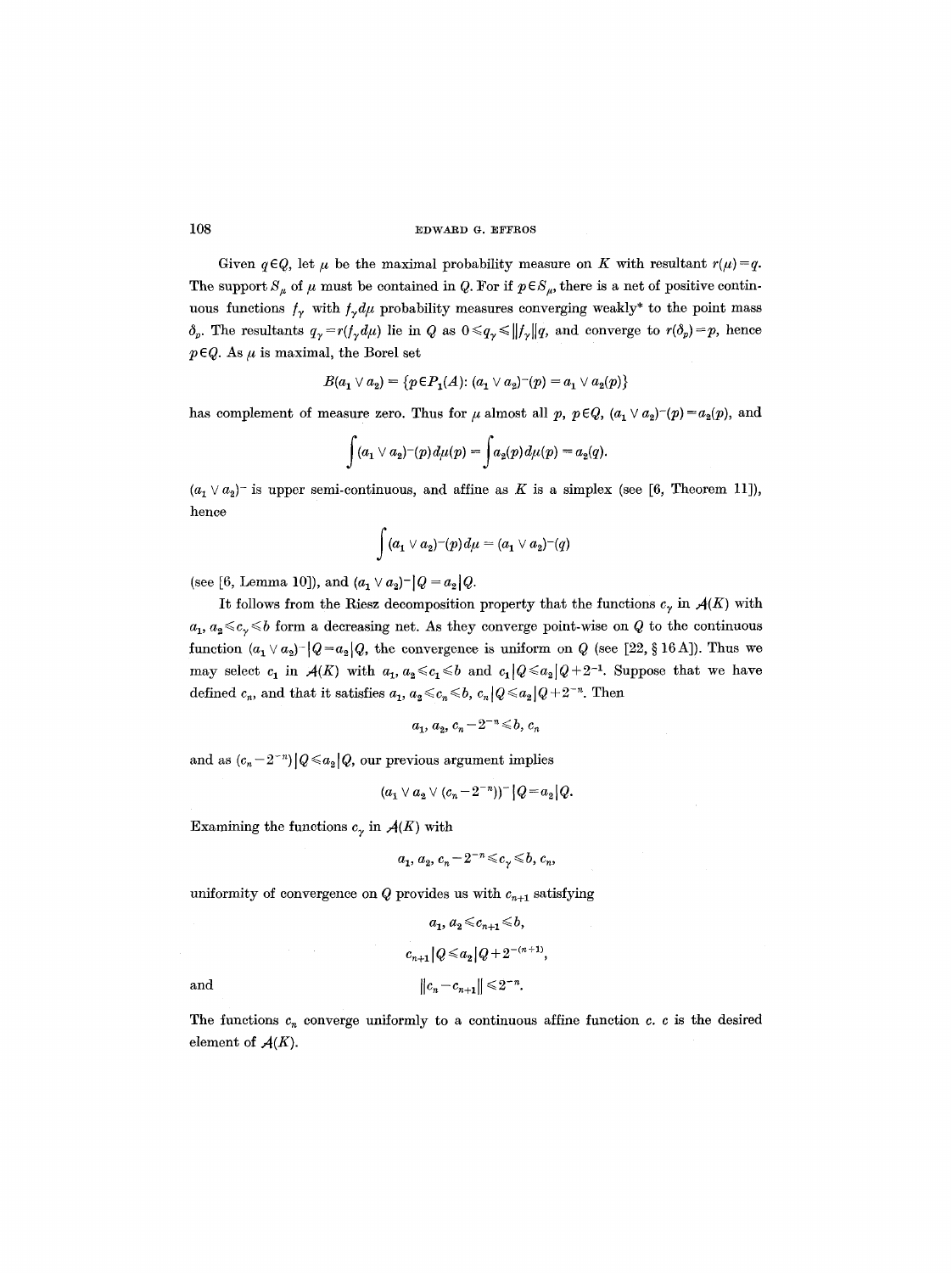COROLLARY 2.5. If A is a simplex space,  $A = A^+ - A^+$ .

*Proof.* As  $P(A)$  is a cone, 0 is an extreme point in  $P(A)$ , hence  $\{0\}$  is a face in  $P_1(A)$ . If  $a \in A$ , we have 0,  $a \le ||a||1$ , and  $a \mid \{0\} = 0 \mid \{0\}$ . From Theorem 2.2,  $P_1(A)$  is a simplex, hence there is a continuous affine function c on  $P_1(A)$  with 0,  $a \leq c$ , and  $c(0)=0$ . We have  $c \in A$  (Theorem 2.2), and  $a = c - (c - a)$  with  $c, c - a \ge 0$ .

Using an argument of Kaplansky (see [7, pp. 98-99]):

COROLLARY 2.6. *Any positive function on a simplex space is bounded.* 

*Proof.* If p is positive but not bounded, choose a sequence  $a_n \in A$  with  $||a_n|| \leq 1$  and  $p(a_n) \ge 4^n$ . As 0,  $a_n \le 1$  on  $P_1(A)$ , there is a continuous affine function  $c_n$  on  $P_1(A)$  with  $0, a_n \leq c_n \leq 1$  and  $c_n(0) = 0$ , i.e.,  $||c_n|| \leq 1$  and  $c_n \in A^+$ . We have  $\sum 2^{-n}c_n$  converges to an element  $c \in A$ . But  $c \ge 2^{-n}c_n$  implies  $p(c) \ge 2^n$  for all n, a contradiction.

COROLLARY 2.7. *If A is a simplex space and*  $f \in A^*$ *, then for a* $\in A^+$ ,

 $f^+(a) = \sup \{f(b): 0 \leq b \leq a\}.$ 

*Proof.* As  $f^+, f^- \geq 0$ , we have  $0 \leq b \leq a$  implies

$$
f(b) \leq f^+(b) + f^-(b) \leq f^+(a) + f^-(a).
$$

Thus we may define  $g(a)$  to be the indicated supremum. From Theorem 2.2, A satisfies the Riesz decomposition property. It follows that g is positive-linear on  $A^+$  (see [7, p. 98]). g has a unique extension to a positive, linear function  $g_1$  on A. From Corollary 2.6,  $g_1 \in A^*$ . It is clear that  $0, f \leq g_1 \leq f^+$ , hence  $g_1 = f^+$ .

We say that an element e in a simplex space A is an *order identity* if  $p(e) = 1$  for all  $p \in S(A)$ . If e' is another such element,  $p(e) = p(e')$  for all  $p \in P(A)$ , hence as  $A^* = P(A) - P(A)$ ,  $e=e'$ . The spaces described in Theorem 2.1 are just the simplex spaces with an order identity. More precisely:

PROPOSITION 2.8. If A is a complete function system satisfying the conditions of *Theorem 2.1, then with the order norm, A is a simplex space, and the distinguished order unit is an order identity. Conversely, if A is a simplex space with an order identity e, then e is an Archimedean order unit, and the corresponding order norm coincides with the given norm.* 

*Proof.* If A is a complete function system, it follows from (2.4) that if  $p(a) \ge 0$  for all  $p \in P(A)$ , then  $L(a) \geq 0$ , i.e.,  $a \geq 0$ . Thus we have the first assertion. In the second situation, *if*  $a \in A$ , then for all  $p \in P(A)$ ,

 $p(a) \leq ||p|| \, ||a|| = p(||a||e).$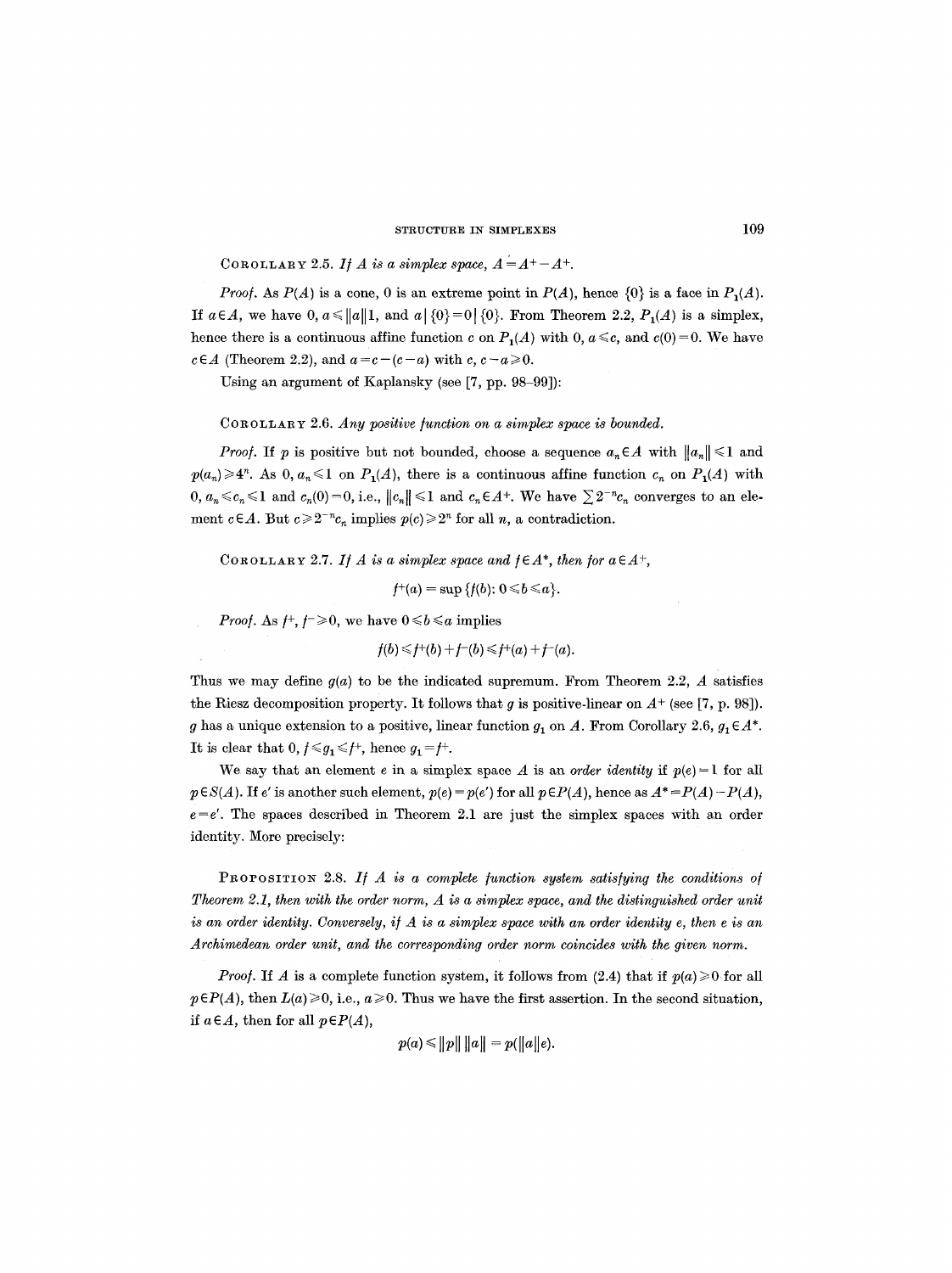It follows that  $a \le ||a||e$ . If  $a \le \alpha e$  for all  $\alpha > 0$ ,  $p(a) \le \alpha p(e)$ , hence  $p(a) \le 0$  for all  $p \in P(A)$ , and  $a \le 0$ . If  $\| \, \|_e$  is the order norm defined by e, we have from (2.6),

$$
||a||_e = \sup\{|p(a)|: p \in P'(A), p(e) = 1\},\
$$

where  $P'(A)$  consists of all positive functions on A. From Corollary 2.6,  $P'(A)=P(A)$ , hence

$$
||a||_e = \sup\{|p(a)|: p \in P_1(A)\} = ||a||,
$$

the second equality following from Theorem 2.2.

If A is a simplex space, then  $S(A)$  is a face in  $P_1(A)$ , as if  $\alpha p + (1-\alpha)q \in S(A)$  with  $p, q \in P_1(A), 0 < \alpha < 1$ , then  $\alpha ||p|| + (1 - \alpha) ||q|| = 1$ , and  $||p|| = ||q|| = 1$ .

PROPOSITION 2.9. If A is a simplex space, then A has an order identity if and only *if*  $S(A)$  *is closed in P<sub>1</sub>(A).* 

*Proof.* If e is an order identity for A, then  $S(A) = P_1(A) \cap H(A)$ , where

$$
H(A) = \{ f \in A^* : f(e) = 1 \}
$$

is weak\* closed. Conversely, suppose that *S(A)* is closed. The Hahn-Banach Theorem and a simple compactness argument provide us with an element  $a \in A$  such that  $a |S(A)| \geq 1$ . From Corollary 2.5, we may choose  $b \in A^+$  with  $a \le b$ . We have  $0 \le 1$ , b and  $b | S(A) \ge 1 | S(A)$ , hence applying Theorem 2.4, there exists a continuous affine function  $e$  with  $0 \le e \le 1$ , b, and  $e | S(A) = 1 | S(A)$ . As  $b(0) = 0$ ,  $e \in A$ , and e is an order identity.

### **3. Ideal theory**

In order to make further applications of Theorem 2.4, we must describe the faces of  $P_1(A)$  for a simplex space A. In the broader context of Lemma 2.3, let  $H = \{x: \varphi(x) = 1\}$ , and  $S = H \cap P$ . The following facts are known and readily verified. A subset Q of the cone P is a face in P if and only if it is itself a cone, and  $0 \le y \le x$  with  $x \in Q$  implies  $y \in Q$ . The map  $Q\rightarrow Q\cap S$  is a one-to-one correspondence between the faces  $Q + \{0\}$  of P and the faces of S. The map  $Q \rightarrow Q \cap P_1$  is a one-to-one correspondence between the faces of P and those in  $P_1$  containing 0. The other faces in  $P_1$  are just the faces of S.

As an illustration of the arguments used to prove these facts, we show that any face  $Q_1$  of  $P_1$  with  $Q_1 \not\subseteq S$  has the form  $Q \cap P_1$ ,  $Q$  a face in  $P$ . Say that  $x \in Q_1 - S$ , and  $x \neq 0$ . Then  $0 < \varphi(x) < 1$ , and

$$
x = \varphi(x) \frac{x}{\varphi(x)} + (1 - \varphi(x)) \cdot 0,
$$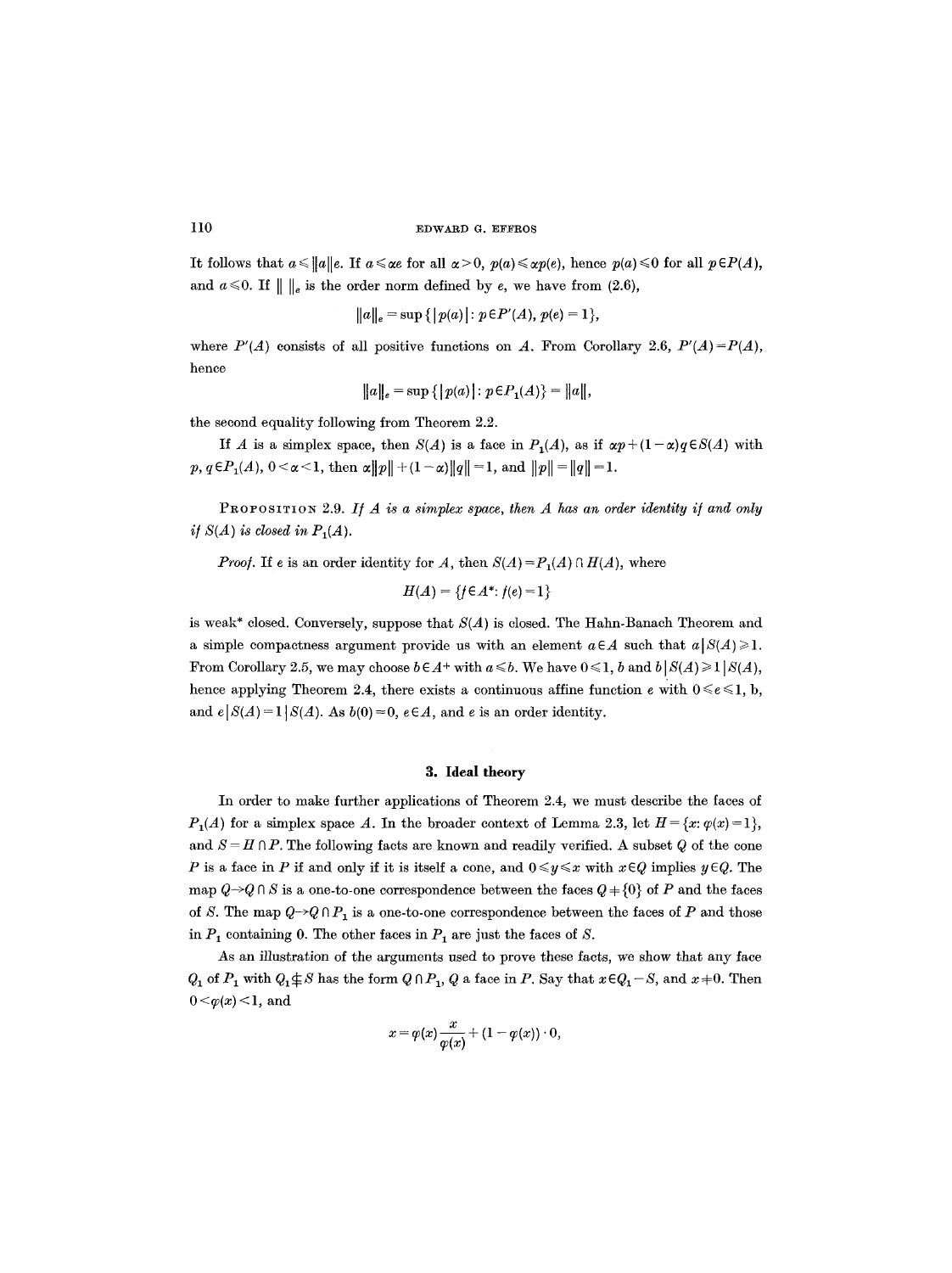i.e., as  $Q_1$  is a face,  $0, x/\varphi(x) \in Q_1$ . In any event,  $0 \in Q_1$ , and if  $0 \neq x \in Q_1$ , then  $x/\varphi(x) \in Q_1$ . If  $0 \leq y \leq x$  and  $x \in Q_1$ , then  $y \in Q_1$ . For assuming  $y \neq 0$  and  $u = x - y \neq 0$ ,

$$
\frac{x}{\varphi(x)} = \alpha \frac{y}{\varphi(y)} + \beta \frac{u}{\varphi(u)},
$$

where  $\alpha = \varphi(y)/\varphi(x)$ ,  $\beta = \varphi(u)/\varphi(x)$ , and  $\alpha + \beta = 1$ . As  $x/\varphi(x) \in Q_1$ , we have  $y/\varphi(y) \in Q_1$ . As  $Q_1$  is convex,

$$
y=\varphi(y)\frac{y}{\varphi(y)}+(1-\varphi(y))\, 0\in Q_1.
$$

Let Q be the non-negative scalar multiples of elements in  $Q_1$ . If  $x \in Q$  and  $x \neq 0$ , then  $x/\varphi(x) \in Q_1$ , as if  $x = \alpha x_0$ ,  $x_0 \in Q_1$ , then  $x/\varphi(x) = x_0/\varphi(x_0) \in Q_1$ . Given  $x, y \in Q$  with  $x, y \neq 0$ ,  $x/\varphi(x)$ ,  $y/\varphi(y) \in Q_1$ , hence

$$
\frac{x+y}{\varphi(x+y)} = \frac{\varphi(x)}{\varphi(x+y)} \frac{x}{\varphi(x)} + \frac{\varphi(y)}{\varphi(x+y)} \frac{y}{\varphi(y)} \in Q_1
$$

and  $x+y\in Q$ . If  $0\leq y\leq x$  with  $x\in Q$ , then assuming  $x\neq 0$ ,  $0\leq y/\varphi(x)\leq x/\varphi(x)\in Q_1$ , hence  $y/\varphi(x) \in Q_1$  and  $y \in Q$ . It follows that Q is a face of P. Trivially,  $Q_1 \subseteq Q \cap P_1$ . If  $x \in Q \cap P_1$ ,  $x/\varphi(x) \in Q_1$ , and  $\varphi(x) \leq 1$ . Thus  $0 \leq x \leq x/\varphi(x)$ ,  $x \in Q_1$ , and  $Q_1 = Q \cap P_1$ .

If A is a simplex space with order identity, then the map  $Q \rightarrow Q \cap S(A)$  is a one-to-one correspondence between the closed faces  $Q+{0}$  of  $P(A)$  and the closed faces of  $S(A)$ . For if Q is a face in  $P(A)$  with  $Q \cap S(A)$  closed, then the latter is compact, and

$$
Q \cap A_{\alpha}^* = \{\beta p \colon p \in Q \cap S(A), \, 0 \leq \beta \leq \alpha\}
$$

is closed for all  $\alpha$ . It follows that Q is closed (see [5, Ch, IV, § 2, Theorem 5]). Similarly in any simplex space,  $Q \rightarrow Q \cap P_1(A)$  is a one-to-one correspondence between the closed faces of  $P(A)$  and the closed faces of  $P<sub>1</sub>(A)$  containing 0.

Say that  $V$  is an ordered vector space. Following Kadison [13], we say that a linear subspace J of A is an *order ideal* if  $J^+=J \cap A^+$  is a face of  $A^+$ . J is an *ideal* if in addition it is positively generated, i.e.,  $J = J^+ - J^+$ .

If  $A$  is a simplex space, and  $J$  and  $Q$  are subsets of  $A$  and  $P<sub>1</sub>(A)$ , respectively, define

$$
J_{\mathbf{I}} = \{ p \in P_{\mathbf{I}}(A); \ p \mid J = 0 \},
$$
  

$$
Q_{\mathbf{I}} = \{ a \in A : a \mid Q = 0 \}.
$$

THEOREM 3.1. Let  $A$  be a simplex space. If  $J$  is an ideal in  $A$ ,  $J<sub>+</sub>$  is a closed face in  $P_1(A)$  containing 0, and  $J_{\perp}$  is the closure of J. If Q is a closed face in  $P_1(A)$  containing 0,  $Q_{\text{I}}$  is an ideal in A, and  $Q_{\text{II}}=Q$ .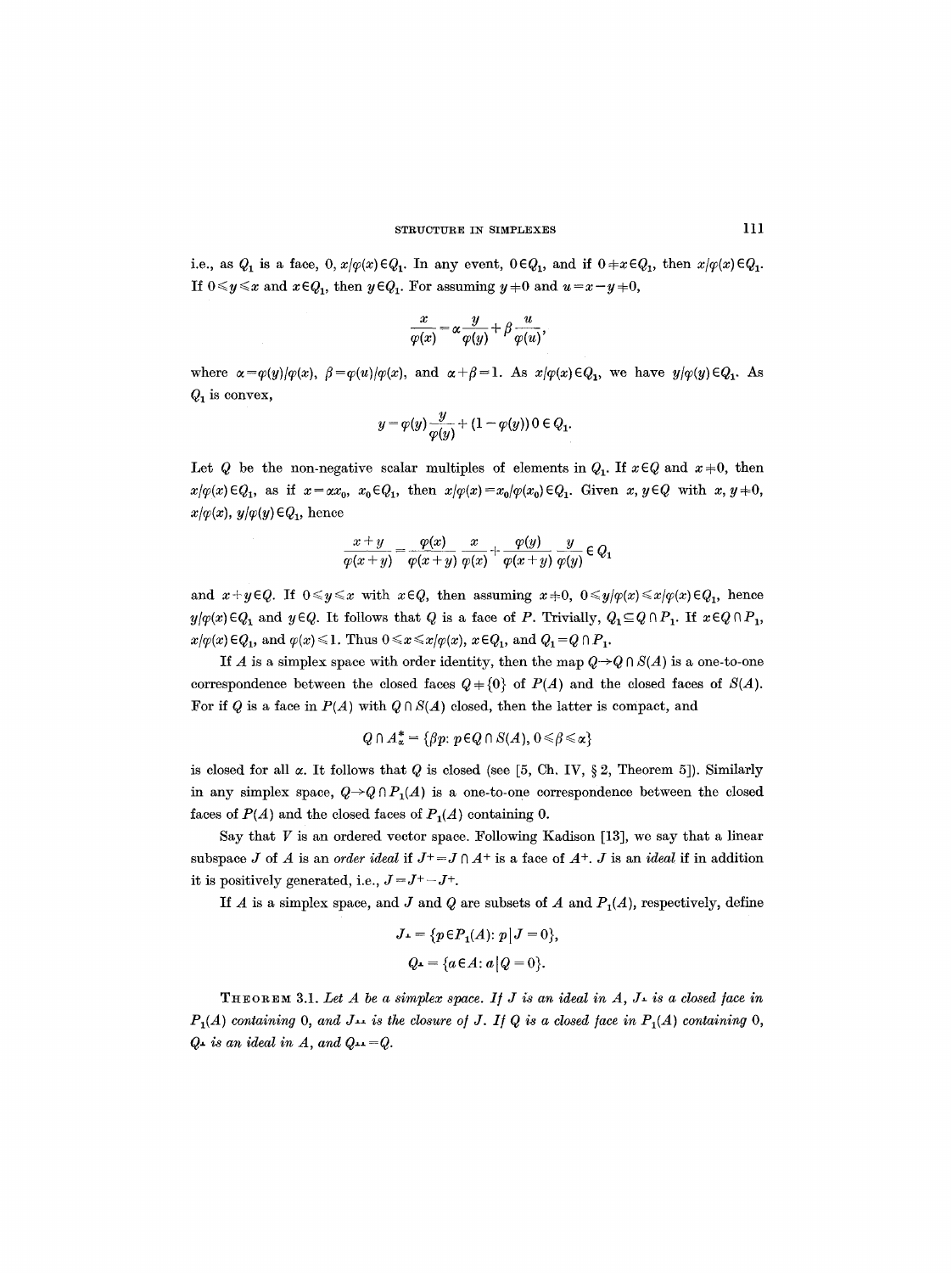*Proof.* We have  $J_1 = J^0 \cap P_1(A)$ , where  $J^0$  is the polar, i.e., annihilator of *J.*  $J^0 \cap P(A)$ is a face in  $P(A)$  as if  $0 \leq q \leq p \in J^0$ , then  $p|J^+=0$  implies  $q|J^+=0$ , hence as  $J=J^+-J^+$ ,  $q|J=0$ . Thus  $J_{\perp}$  is a closed face in  $P_{1}(A)$  containing 0.

 $Q_{\texttt{\texttt{I}}}$  is clearly a closed linear subspace of A. If  $0 \leq y \leq x$  and  $x \in Q_{\texttt{\texttt{I}}},$  then  $y \in Q_{\texttt{\texttt{I}}},$  hence  $Q_{\text{I}} \cap A^+$  is a face in  $A^+$  and  $Q_{\text{I}}$  is a closed order ideal.  $Q_{\text{I}}$  is positively generated, for suppose that  $a \in Q$ . Then 0,  $a \le ||a||$  and  $a||Q=0$ . Applying Theorem 2.4, there exists a continuous affine function c on  $P_1(A)$  with  $0, a \leq c$  and  $c(Q=0, \text{As } c(0)=0, c \in A$  (Theorem 2.2). We have  $a=c-(c-a)$ , where  $c, c-a\in (Q_1)^+$ .

Let  $\bar{J}$  be the closure of J. Trivially,  $\bar{J} \subseteq J_{++}$ . If  $a_0 \notin \bar{J}$ , the Hahn-Banach Theorem enables us to select  $f \in A^*$  with  $f | J = 0$  and  $f(a_0) = 0$ . If  $a \in J^+$ ,  $0 \le b \le a$  implies  $b \in J^+$  and  $f(b) = 0$ . From Corollary 2.7 it follows that  $f^+(a)=0$ ,  $f^+|J^+=0$ , and as  $J=J^+-J^+$ ,  $f^+|J=0$ . Since  $f = (-1)^{+}$ , this argument shows that  $f^{-}|J = 0$ . As  $f = f^{+} - f^{-}$ , either  $f^{+}(a_{0}) \neq 0$  or  $f^{-}(a_{0}) \neq 0$ . Thus we obtain  $p \in J_+$  with  $p(a_0) \neq 0$ , i.e.,  $a_0 \notin J_+$ .

 $Q \subseteq Q_{\text{++}}$  is again trivial. Say that  $p_0 \notin Q_{\text{++}}$ . As Q is closed, convex, and contains 0,  $Q^{00}$ coincides with Q (see [5, Ch. IV, § 1, Prop. 3]). Thus there is an element  $a \in A$  with  $a(p_0) > 1$ ,  $a(q) \leq 1$  for all  $q \in Q$ . From Theorem 2.4, there is a continuous affine function c on  $P_1(K)$ such that  $0, a-1 \leq c$  and  $c|Q=0$ . We have  $c \in A$ ,  $c \in Q_+$ , but  $c(p_0) \geq (a-1)(p_0) > 0$ , i.e.,  $p_0 \notin Q_{++}.$ 

COROLLARY 3.2. *J-->J, de/ines a one-to-one order inverting correspondence between the closed ideals in A and the closed faces containing 0 in*  $P_1(A)$ *.* 

Theorem 3.1 is false for non-commutative  $C^*$ -algebras, as the null space of a pure (i.e., extremal) state that is not a character is not positively generated. For arbitrary function systems it is not clear that there are *any* non-zero positive elements in the nullspace of a pure state. Note that such an element will exist if and only if the state is "supported". For further information on the null-spaces of faces, see [3; 10; 15; 9].

If J is a proper subspace of an ordered vector space V, we give J the *relative* ordering, i.e., that defined by the cone  $J \cap V^+$ , and  $V/J$  the *quotient* ordering, that defined by the image of  $V^+$  under the canonical linear map of V onto  $V/J$ . In general the quotient ordering will not be "proper" as the image of  $V^+$  need not be a cone. If J is a closed subspace of a Banach space  $V$ , we give  $J$  and  $V/J$  the relative and quotient norms. The following is well-known.

LEMMA 3.3. If  $J$  is a proper ideal in an ordered vector space  $V$ , then  $J$  and  $V/J$  are *ordered vector spaces. I/J is closed and V is an L-space, then J and V/J are L-spaces.* 

*Proof.* Suppose V is an ordered vector space. If  $\theta$  is the quotient map, we must show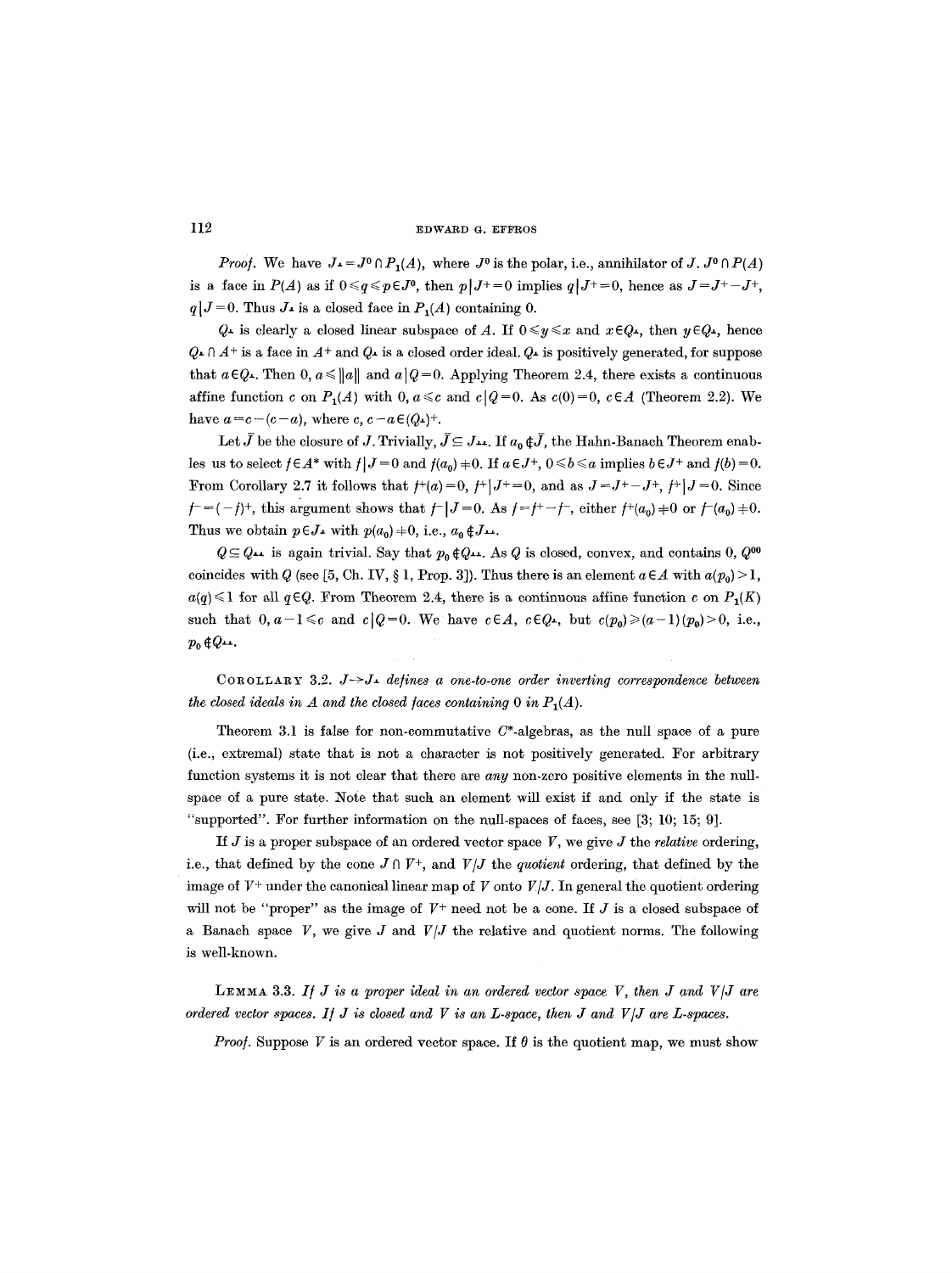$\theta(V^+)$  is a cone. If  $x_1+J=x_2+J$  with  $x_1\geq 0$ ,  $x_2\leq 0$ , choose  $r\in J$  with  $x_1+r=x_2$ . Then as *J* is an ideal,  $r=r_1-r_2$ ,  $r_1 \in J^+$ . We have

$$
x_1 + (-x_2) + r_1 = r_2,
$$

hence  $0 \leq x_1 \leq r_2$ . As J is an order ideal,  $x_1 \in J$ , and  $x_1 + J = x_2 + J = J$ .

Say that  $V$  is an  $L$ -space,  $J$  a closed ideal. To prove  $J$  is an  $L$ -space, it suffices to show that J is closed under the lattice operations of V. If  $r \in J$ , say that  $r = r_1 - r_2$ ,  $r_i \in J^+$ . Then as  $0, r \le r_1$ , we have  $0 \le r^+ \le r_1$  and  $r^+ \in J$ . If  $r, s \in J$ , then  $r \vee s = r^+ (s - r)^+ \in J$ .

If  $x \in V$ , we claim that  $x^+ + J = \max(x+J, J)$ . As  $x^+ \ge x$ , 0, we have  $x^+ + J \ge x + J$ , J. Suppose that  $y + J \ge x + J$ , J. Choose r, s  $\in J$  with  $y + r \ge x$  and  $y + s \ge 0$ . Then  $r + s + \in J$  and

$$
y + r^+ + s^+ \geq x, 0,
$$

$$
y+r++s^+\geq x^+,
$$

and  $y+J \geq x^+ + J$ . It readily follows that  $V/J$  is a vector lattice.

We have for any  $x, y \in V$ ,

$$
||x+y+J|| \le ||x+J|| + ||y+J||.
$$

*If x, y*  $\in$  *A*<sup>+</sup> and  $\varepsilon$  > 0, choose  $r \in J$  with

$$
||x+y+r||\leq ||x+y+J||+\varepsilon.
$$

As  $r+\in J$ , we have  $(x+r+)+J=x+J$ , hence changing notation we may assume  $r+=0$ . We have

Letting

$$
||(x+y-r^{-})+|| \le ||x+y-r^{-}||.
$$
  
\n
$$
s = (x+y) \wedge r^{-} = x+y-(x+y-r^{-})^{+},
$$
\n(3.1)

we have  $s \in J$  and from  $(3.1)$ 

$$
||x+y-s||\leq ||x+y-r^-||.
$$

As  $0 \le s \le x+y$ , we have from the Riesz decomposition property that  $s=t+u$  where  $0 \leq t \leq x$  and  $0 \leq u \leq y$ . As  $0 \leq t$ ,  $u \leq s$ , and  $x-t \geq 0$ ,  $y-u \geq 0$ , it follows that  $t, u \in J$  and

$$
||x+J||+||y+J|| \le ||x-t||+||y-u|| = ||x+y-s|| \le ||x+y+J||+\varepsilon.
$$

Thus we have  $x+J$ ,  $y+J \ge 0$  implies

In particular,  

$$
||x+y+J|| = ||x+J|| + ||y+J||.
$$
(3.2)  

$$
||x+J|| \le ||x+J|| + ||x-J|| = ||x|+J||.
$$

Conversely, given  $\varepsilon > 0$ , choose x with  $||x|| \le ||x+J|| + \varepsilon$ .

Then 
$$
|||x| + J|| \le |||x||| = ||x|| \le ||x + J|| + \varepsilon
$$
.

**It follows that**  $\| |x+J| \| = \|x+J\|$ **.** 

Finally, if  $0 \le x + J \le y + J$ , then  $0 \le (y-x)+J$ , and from (3.2),

$$
||x+J|| \le ||x+J|| + ||(y-x)+J|| = ||y+J||.
$$

8 - 662903. *Acta mathematica.* 117. Imprimé le 7 février 1967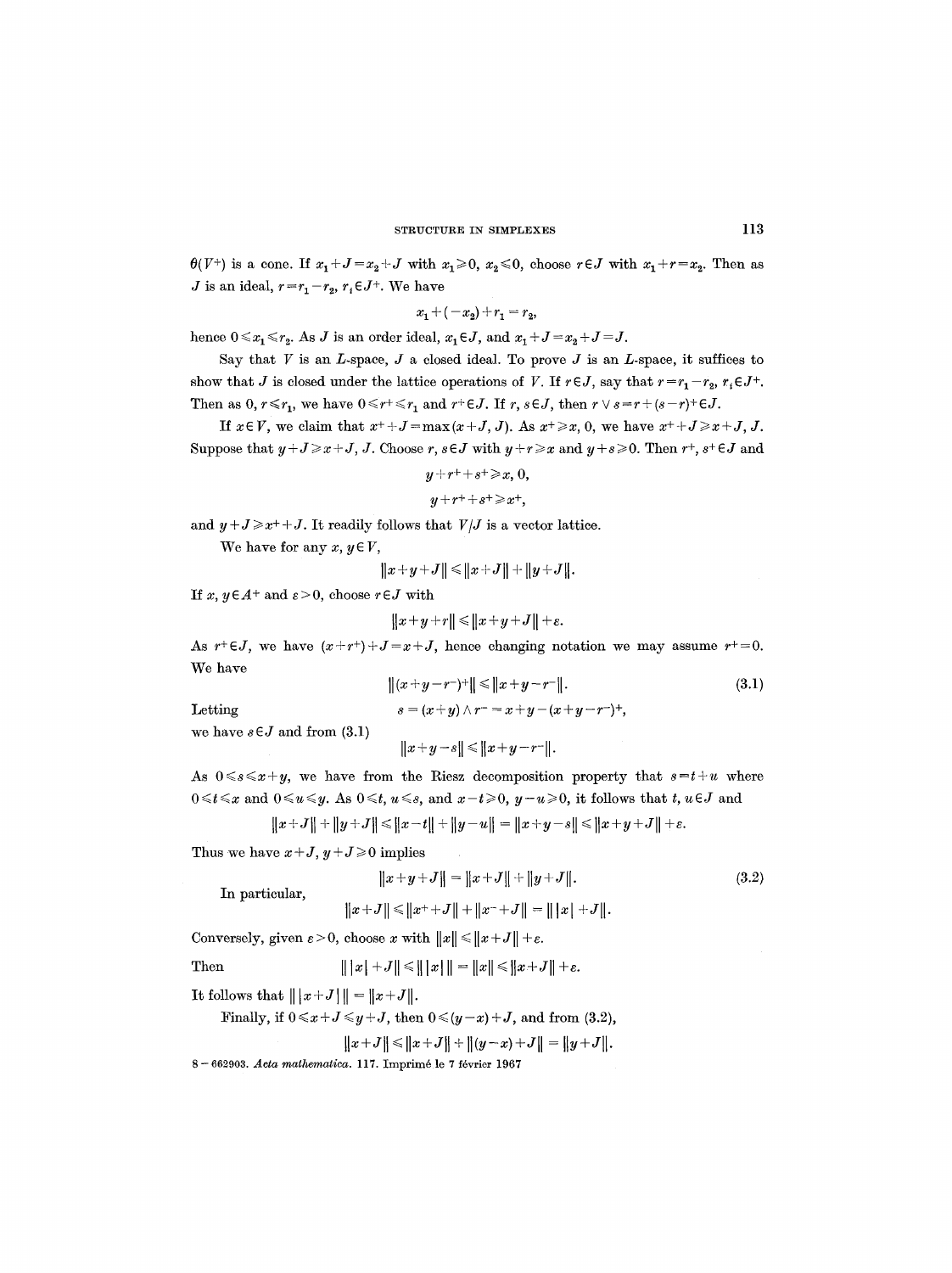THEOREM 3.4. *I/ J is a proper closed ideal in a simplex space A, then J and A/J are simplex spaces.* 

*Proof.* The restriction map  $\rho: A^* \rightarrow J^*$  is onto, norm-decreasing, and order-preserving. If  $J^0$  is the polar of  $J$ , the induced map  $\rho_1$  of  $A^*/J^0$  onto  $J^*$  is an isometry (see [7, p. 26]). To show that  $\rho_1$  is an order-isomorphism, it suffices to prove that each bounded positive linear function  $p$  on  $J$  extends to a positive function on  $A$ .

From the Hahn-Banach Theorem there exists a function  $f \in A^*$  extending p. If  $r \in J^*$ ,  $0 \leq s \leq r$  implies  $s \in J$ , hence  $f(s) \leq f(r)$ , and from Corollary 2.7,  $f^+(r) = f(r)$ . As  $J = J^+ - J^+$ ,  $f^+|J=p. f^+$  is the desired extension.

 $J^0$  is a norm-closed subspace of the L-space  $A^*$ . If  $0 \leq q \leq p \in J^0$ , then  $q \mid J^+ = 0$  implies  $q \mid J = 0$ , hence  $J^0$  is an order ideal. If  $j \in J^0$ ,  $j \mid J^+ = 0$  implies  $j^+ \mid J^+ = 0$  hence  $j^+ \in J^0$ . Similarly  $f \in J^0$ , hence  $J^0$  is an ideal. From Lemma 3.3,  $A^*/J^0$  is an L-space, hence we conclude  $J^*$  is an *L*-space, and  $J$  is a simplex space.

From Lemma 3.3, the quotient ordering on  $A/J$  is proper. The map  $\psi$  of  $J^0$  into  $(A/J)^*$  defined by  $\psi(f)(a+J)=f(a)$  is an order preserving isometry onto (see [7, p. 25]). It is an order isomorphism, as if  $p \in P(A/J)$  and h is the canonical map of A onto  $A/J$ , then  $p \circ h \in (J^0)^+$  and  $\psi(p \circ h) = p$ . From Lemma 3.3,  $J^0$  is an *L*-space. All that remains is to show that if  $p(a+J) \ge 0$  for all  $p \in P(A/J)$ , then  $a+J \ge 0$ . The hypothesis implies that  $q(a) \geq 0$  for all  $q \in J$ . From Theorem 2.4 there exists a continuous affine function c on  $P_1(A)$ with 0,  $a \leq c$  and  $c | J_{\perp} = a | J_{\perp}$ . As  $c(0) = a(0) = 0$ ,  $c \in A$  (Theorem 2.2), and  $c - a \in J_{\perp} = J$ (Theorem 3.1). Thus  $a+J=c+J\geq 0$ .

PROPOSITION 3.5. The map  $J \rightarrow J^+$  is a one-to-one correspondence between the ideals *(closed ideals) in A, and the faces (closed faces) in*  $A^+$ *.* 

*Proof.* If F is a face in  $A^+$ , let  $J = F - F$ . Then trivially  $J \cap A^+ \supseteq F$ . If a,  $b \in F$ , and  $a - b \in A^+$ , then  $0 \le a - b \le a$  implies  $a - b \in F$ , hence  $J \cap A^+ = F$ . The assertion regarding ideals and faces is thus clear. To prove the remainder of the theorem, it suffices to show that  $F_{++}$  is a closed ideal in A with  $F_{++} \cap A^+ = \overline{F}$ .

We have  $F = Q \cap P_1(A)$ , where Q is the positive annihilator of F. Q is a closed face in  $P(A)$ , as if  $p|F=0$ , and  $0 \leq q \leq p$ , then  $q|F=0$ . Thus  $F<sup>1</sup>$  is a closed face of  $P<sub>1</sub>(A)$  containing 0, and  $F_{++}$  is an ideal in A (Theorem 3.1). Trivially,  $\bar{F} \subseteq F_{++} \cap A^+$ . Suppose that  $a \notin \overline{F}$ . As  $\overline{F} = F^{00}$ , there exists a function  $f \in A^*$  with  $f | F \leq 1$  and  $f(a) > 1$ . As F is a cone,  $f|F \le 0$ . If  $0 \le s \le r \in F$ , then  $s \in F$  and  $f(s) \le 0$ . From Corollary 2.7  $f^+|F=0$ , i.e.,  $f^+ \in F$ -. As  $f^+(a) \geq f(a) > 1, a \notin F...$ 

*If*  $F_\gamma$  is a family of faces in  $A^+$ , it is clear that  $\bigcap F_\gamma$  is again such a face. It follows that if  $J_{\gamma}$  is a collection of ideals, then  $(\bigcap J_{\gamma})^+$  is a face in  $A^+$ , i.e.,  $\bigcap J_{\gamma}$  is an order ideal.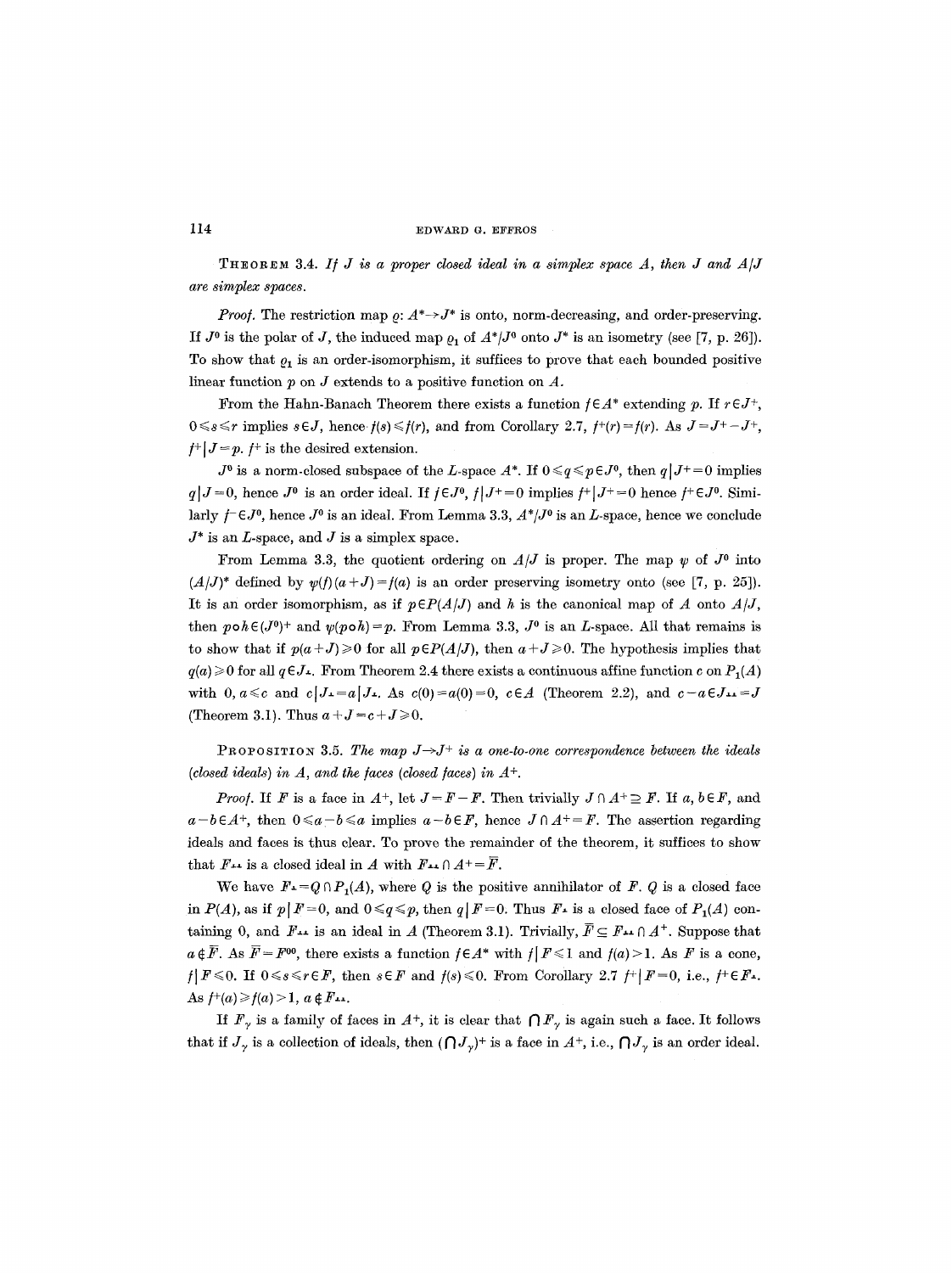We have been unable to determine if  $\bigcap J_{\gamma}$  is necessarily an ideal, i.e., whether or not  $\bigcap J_{\gamma}$ coincides with  $(\bigcap J_{\gamma})^+$  -  $(\bigcap J_{\gamma})^+$ . It follows from Proposition 3.5 that the latter is an ideal, which is closed if the  $J_{\gamma}$  are closed. We shall denote this ideal by  $\Lambda J_{\gamma}$ . If  $\bigcap J_{\gamma}$  is an ideal, then  $\bigcap J_{\gamma} = \bigwedge J_{\gamma}$ .

We note that the intersection  $J$  of finitely many ideals  $J_1, ..., J_n$  is an ideal. For if  $x \in J$ , we may choose  $y_i \in J_i$  with 0,  $x \leq y_i$ . From the Riesz decomposition property, there is an element  $u \in A$  with  $0, x \leq u \leq y_i$ . Our assertion follows as  $x = u - (u - x)$  where  $u, u - x \in J^+$ .

If  $F_{\gamma}$  are faces in  $A^{+}$ , then the collection  $\sum F_{\gamma}$  of finite sums is a face in  $A^{+}$ . It is trivial that  $\sum F_{\gamma}$  is a cone. If  $0 \leq y \leq \sum x_i$  with  $x_i \in F_{\gamma(i)}$ , then choose  $y_i$  with  $y = \sum y_i$  and  $0 \leq y_i \leq x_i$ . We have  $y_i \in F_{\gamma(i)}$ , hence  $y \in \sum F_{\gamma}$ . If  $J_{\gamma}$  are ideals in A, then  $(\sum J_{\gamma})^+ = \sum J_{\gamma}^+$ . For if  $\sum x_i \geq 0$  with  $x_i \in J_{\gamma(i)}$  choose  $y_i, z_i \in J_{\gamma(i)}^+$  with  $x_i = y_i - z_i$ . Then

$$
0 \leqslant \sum y_i - \sum z_i \leqslant \sum y_i \in \sum J^+_{\gamma}
$$

implies that  $\sum y_i - \sum z_i \in \sum J_i^+$ . The converse inclusion is trivial. Thus  $\sum J_i$  is an order ideal, and as it is positively generated, it is an ideal.

Alfsen has shown that the closure of a face in  $P_1(A)$  need not be a face [1, Theorem 1]. This fact is relevant to the intersection problem. Given ideals  $J_{\gamma}$ , it is readily proved that the convex span Q of the faces  $J^{\bullet}_{\gamma}$  is a face in  $P_1(A)$  containing 0. If the weak\* closure of Q were a face, one could use Theorem 2.4 to show that  $\bigcap J_{\gamma}$  is an ideal.

#### **4. The structure space**

Let  $A$  be a simplex space. An ideal  $M$  in  $A$  is *maximal* if it is a proper subset of  $A$ , and coincides with any proper ideal containing it. As the closure of an ideal is again an ideal (Theorem 3.1), if M is maximal either  $\overline{M}=A$  or M is closed. If A has an order identity e, then M must be closed. It suffices to show that  $||e+M||=1$ , as then  $||e+\overline{M}||=1$ . If there were an element  $u \in M$  with  $||e-u|| = 1-\varepsilon$ ,  $\varepsilon > 0$ , we would have from Proposition 2.8, and (2.3)

$$
1 - L(u) = M(e - u) \leq 1 - \varepsilon,
$$

hence  $u \ge L(u)$ e where  $L(u) \ge \varepsilon$ . It would follow that  $e \in M$ , and as e is an order unit,  $M = A$ , a contradiction.

Suppose that M is a closed maximal ideal in a simplex space  $A$ . From Corollary 3.2,  $M_{\rm\text{-}}$  is minimal among the closed faces of  $P_{\rm\text{1}}(A)$  containing but not equal to  $\{0\}$ . As  $M_{\rm\text{-}}$ is compact and convex, it must have an extreme point  $p_M+0$ .  $M<sup>+</sup>$  is a face in  $P_1(A)$ , hence  $p_M$  is an extreme point of  $S(A)$ . The ray passing through  $p_M$  is a closed face in  $P(A)$ , and  $\{\alpha p_M: 0 \le \alpha \le 1\}$  is a closed face in  $P_1(A)$  containing 0. It must coincide with  $M<sub>+</sub>$  as the latter is minimal, hence  $M = \{p_M\}$ . This determines a one-to-one correspondence between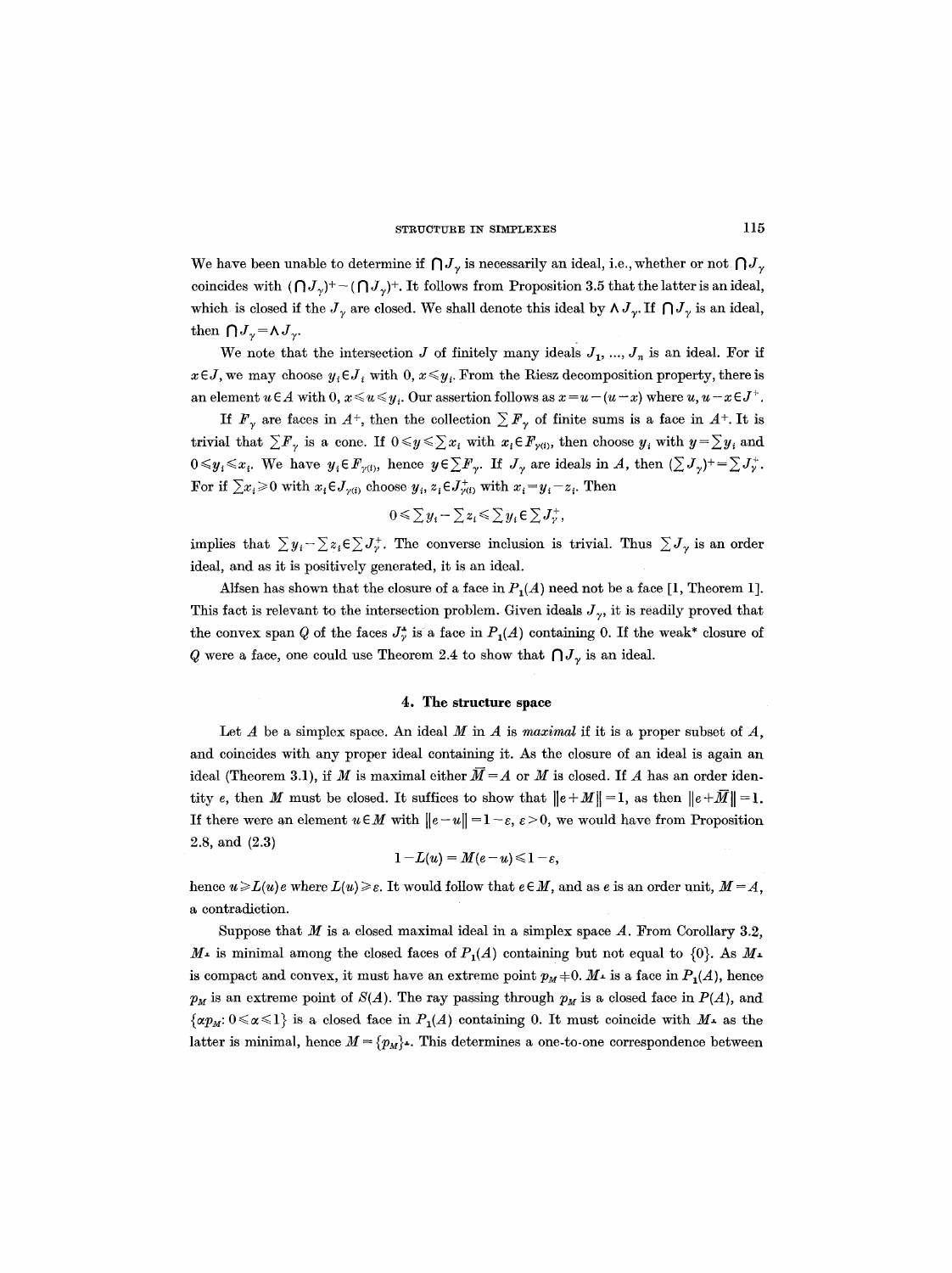the set of maximal closed ideals maxA, and the extreme states  $ES(A) = EP<sub>1</sub>(A) - {0}.$ In the proof of Theorem 3.4 we showed that  $P_1(A/M)$  may be identified with  $M<sub>+</sub>$ . In particular,  $a + M \ge 0$  if and only if  $p_M(a) \ge 0$ , and  $||a + M|| = |p_M(a)|$ . Thus  $p_M$  determines an order isomorphism and isometry of *AIM* onto the reals, the latter given its natural ordering and norm.

Let maxA be the set of closed maximal ideals in A. If J is a subset of *A,* the *hull*  of J is the set

 $h(J) = \{M \in \max A : J \subseteq M\}.$ 

If S is a subset of maxA, the *kernel of S* is the closed ideal

$$
k(S) = \Lambda \{M: M \in S \cup \{A\}\}.
$$

Note that if  $S = \emptyset$ ,  $k(S) = A$ .

THEOREM 4.1. If  $J$  is an ideal in a simplex space  $A$ , then  $kh(J)$  is the closure  $\bar{J}$  of  $J$ .

*Proof.* From Theorem 3.1 and the Krein-Milman theorem, we have  $\overline{J} = J_{++} = [E(J_{+})]_{+}$ . As  $J_{\perp}$  is a face in  $P_1(A)$ ,  $E(J_{\perp}) = J_{\perp} \cap EP_1(A)$ . Thus

 $\bar{J} = \bigcap \{p \in EP_1(A): p | J = 0\} = \bigcap \{M \in \max A \cup \{A\}: M \supseteq J\} = kh(J).$ 

It follows that the subsets of  $A$  invariant under the "operation"  $kh$  are just the closed ideals. As  $hkh(J)=h(J)$  for any subset J of A, the hulls are those subsets of maxA invariant under  $hk$ , and each is the hull of a closed ideal.

THEOREM 4.2. If  $A$  is a simplex space, the hulls are the closed sets of a topology on  $max A$ .

*Proof.* Due to Proposition 3.5, we may regard max $\vec{A}$  as the closed maximal faces N of  $A^+$ , and a hull as the closed maximal faces containing a given closed face. If  $F_{\gamma}$ are closed faces, it follows from the discussion after Proposition 3.5 that  $\sum F_{\gamma}$  is a face. The closure  $F_0$  of  $\sum F_\gamma$  is again a face (Proposition 3.5) and it is clear that  $\bigcap h(F_\gamma)=h(F_0)$ . Thus an intersection of hulls is a hull.

If  $F_1$  and  $F_2$  are closed faces,  $F_1 \cap F_2$  is a closed face. Trivially  $h(F_1) \cup h(F_2) \subseteq$  $h(F_1 \cap F_2)$ . Conversely, suppose that N is a closed maximal face in  $A^+$  with  $F_1 \cap F_2 \subseteq N$ , but that  $F_i \not\subseteq N$ ,  $i=1, 2$ . Then as  $F_i+N$  are faces,  $F_1+N=F_2+N=A^+$ . Choose  $u \in A^+$ with  $p_M(u)=1$  where  $M=N-N$ , and  $r_i \in F_i$ ,  $s_i \in N$  with

$$
u = r_1 + s_1 = r_2 + s_2.
$$

As a consequence of the Riesz decomposition property there exist  $t_{ij} \in A^+$  with

 $r_1 = t_{11} + t_{12}, \qquad r_2 = t_{11} + t_{21},$  $s_1 = t_{21} + t_{22}, \qquad s_2 = t_{12} + t_{22}.$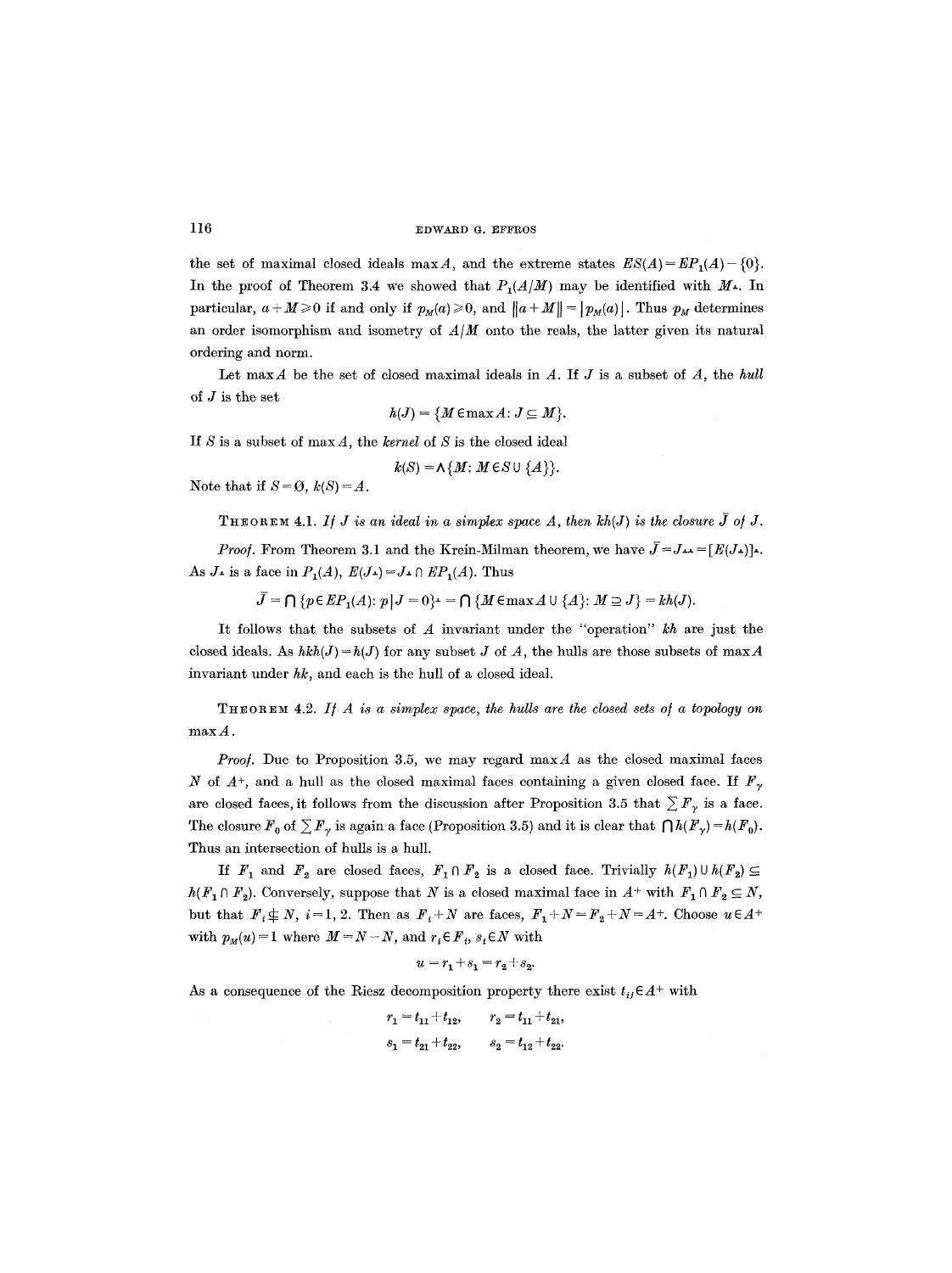As  $t_{11} \leq r_i \in F_i$ ,  $t_{11} \in F_1 \cap F_2 \subseteq N$ , and as  $t_{12} \leq s_2$ ,  $t_{12} \in N$ . Thus  $r_1 \in N$ ,  $u = r_1 + s_1 \in N$ , and  $p_M(u) = 0$ , a contradiction. We must either have  $F_1 \subseteq N$  or  $F_2 \subseteq N$ , i.e.,  $h(F_1 \cap F_2) \subseteq$  $h(F_1) \cup h(F_2)$ . The union of two hulls is a hull, and noting that max  $A = h({0})$  and  $\emptyset = h(A)$ , we are done.

We call the above topology on  $\max A$  the *structure topology*, and  $\max A$  with this topology the *structure space.* This topology is weaker than the *weak\* topology,* obtained from the identification of maxA and *ES(A).* 

LEMMA  $4.3$  *(see Lemma 3.3). Suppose that J is a proper closed ideal in an L-space V. The canonical homomorphism 0 of V onto V[J restricts to an injection of*  $E(V_1^+) - J$  *into*  $E((V/J)<sub>1</sub>)<sub>1</sub>$ .

*Proof.* As the norm restricted to  $V^+$  extends to a strictly positive linear function on  $V$ , the discussion at the beginning of the previous section is applicable. In particular, a point  $p+0$  in  $V_1^+$  is extremal if and only if  $||p||=1$ , and  $0 \leq q \leq p$  implies  $q = \alpha p$  for some scalar  $\alpha$ .

*If*  $p \in E(V_1^+) - J$ , we assert that  $||p + J|| = 1$ . If  $r \in J$ , then  $0 \leq p \wedge |r| \leq |r|$  and  $|r| \in J$ , hence  $p \wedge |r| \in J$ . As p is extreme,  $p \wedge |r| = \alpha p$  for some scalar  $\alpha$ . If  $\alpha \neq 0$ , we have  $p \in J$ , a contradiction. Thus  $p \wedge |r| = 0$ , and

$$
||p+r|| = ||p|| + ||r|| \ge 1.
$$

It follows from the proof of Lemma 3.3 that  $\theta$  is a lattice homomorphism. Thus if  $p \in E(V_1^+) - J$ ,  $q \ge 0$ , and  $\theta(q) \le \theta(p)$ , then letting  $q \wedge p = \alpha p$ ,

$$
\theta(q) = \theta(q) \wedge \theta(p) = \theta(q \wedge p) = \alpha \theta(p),
$$

i.e.,  $\theta(p) \in E((V/J)^+_1)$ . If in addition,  $q \in E(V^+_1) - J$  with  $q \neq p$ , then  $q \wedge p = 0$ , hence  $\theta(q) \wedge \theta(p) =$ 0, and  $\theta(q) \neq \theta(p)$ .

THEOREM 4.4. If J is a proper closed ideal in a simplex space A, then there are natural *homeomorphisms of*  $\max A/J$  *onto h(J), and*  $\max J$  *onto*  $\max A - h(J)$  *for the structure topologies.* 

*Proof.* Let  $\theta$  be the canonical linear map of A onto  $A/J$ , and say that I is an ideal in  $A/J. \theta^{-1}(I)$  is an order ideal, as if  $0 \leq b \leq a \epsilon \theta^{-1}(I)$ , then  $0 \leq \theta(b) \leq \theta(a)$ ,  $\theta(b) \in I$ , and  $b \epsilon \theta^{-1}(I)$ . If  $a \in \theta^{-1}(I)$ , there is an element  $\theta(b) \in I^+$  with  $\theta(a) \leq \theta(b)$ . We may assume that  $b \geq 0$ . Then  $a \leq b + u$ , for some element  $u \in J$ . Choosing  $v \in J^+$  with  $u \leq v$ , we have  $a \leq b + v$ , where  $b+v\epsilon\theta^{-1}(I)^+$ . Thus  $\theta^{-1}(I)$  is positively generated. The map  $I\rightarrow\theta^{-1}(I)$  is clearly a one-toone inclusion preserving map of the ideals in  $A/J$  onto the ideals in A containing J. It follows that the map  $\varphi(M)=\theta^{-1}(M)$  is a one-to-one map of max  $A/J$  onto  $h(J)$ . If I is a closed ideal in  $A/J$ , then  $\varphi(h(I)) = h(\theta^{-1}(I))$ . If H is a closed ideal in A with  $h(H) \subseteq h(J)$ , then  $H \supseteq J$ , and  $\varphi(h(\theta(H))) = h(H)$ . Thus  $\varphi$  is a homeomorphism.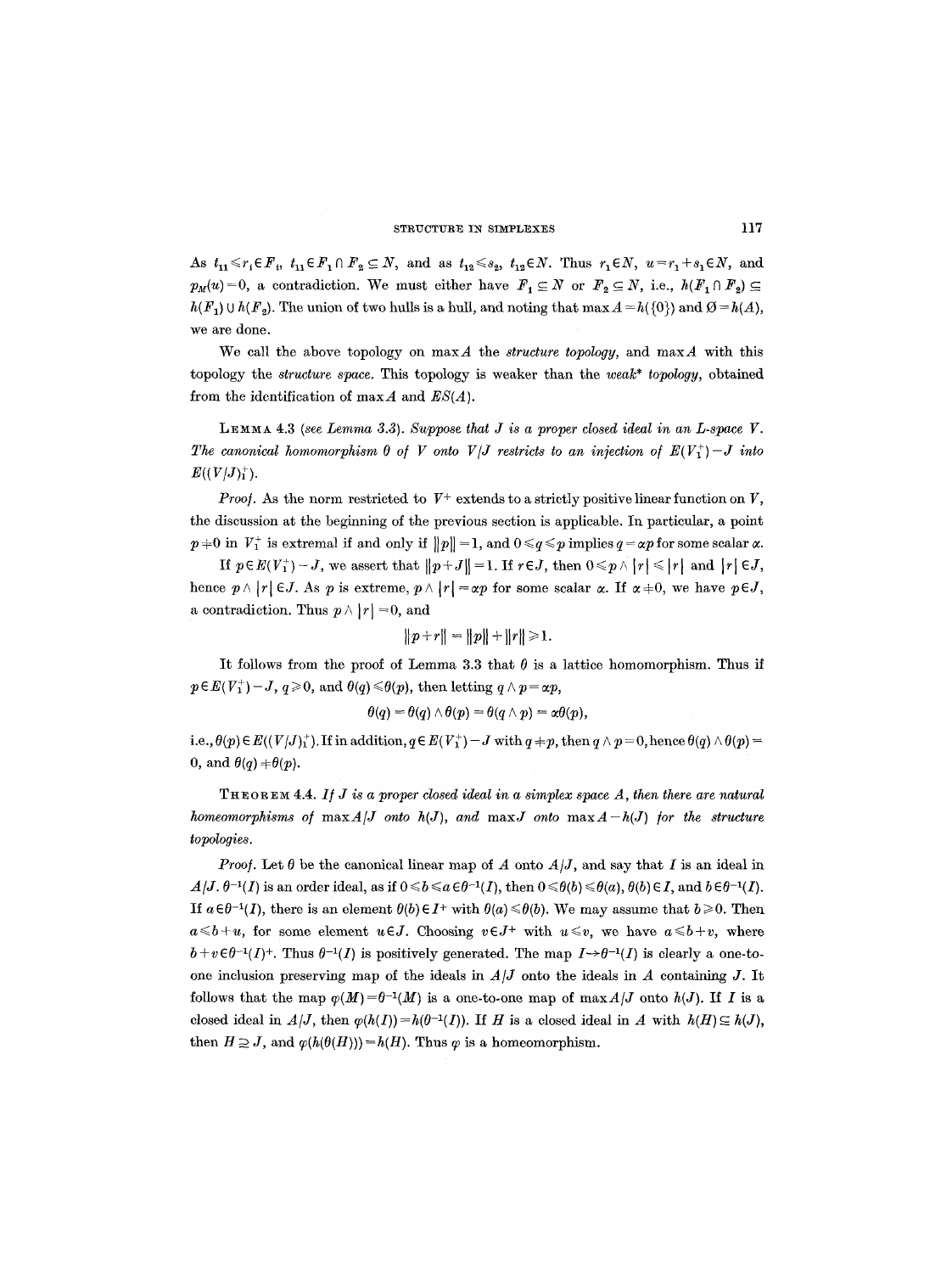We saw in the proof of Theorem 3.4 that the restriction map  $\rho: A^* \rightarrow J^*$  induced an isometric order isomorphism of  $A^*/J^0$  onto  $J^*$ . From Lemma 4.3 it follows that  $\rho$  is an injection of  $\mathbb{E}P_1(A) - J^0$  into  $\mathbb{E}P_1(J)$ .  $\varrho$  maps  $P_1(A)$  onto  $P_1(J)$  as any positive function on  $J$  extends to a positive function on  $A$  of the same norm (again, see the proof of Theorem 3.4). Letting  $\rho_1 = \rho |P_1(A)$ , if F is a closed face in  $P_1(J)$ , then  $\rho_1^{-1}(F)$  is a non-empty closed face in  $P_1(A)$ . In particular, if  $q \in EP_1(J) - \{0\}$ , then  $\varrho_1^{-1}(\{q\})$  is a closed non-empty face in  $P_1(A)$  and must contain an extreme point  $p \notin J^0$ . We have  $p \in EP_1(A)$  and  $\rho(p)=q$ , i.e.,  $\rho$  maps  $\mathbb{E}P_1(A) - J^0$  onto  $\mathbb{E}P_1(J) - \{0\}.$ 

For each  $M \in \max A - h(J)$  we have  $p_M \in EP_1(A) - J^0$ ,  $\varrho(p_M) \in EP_1(J) - \{0\}$ , and

 $M \cap J = \{ \varrho(p_M) \}$ -  $\in \max J$ .

It follows from the above discussion that the map  $\eta(M)=M\cap J$  is a one-to-one map of  $\max A-h(J)$  onto  $\max J$ . If I is a closed ideal in A,  $I\cap J$  is an ideal in A (see § 3), and thus in J. Denoting a hull taken in  $max J$  by  $h<sub>J</sub>$ , it is clear that

$$
\eta(h(I) \cap [\max A - h(J)]) \subseteq h_J(I \cap J).
$$

If  $M \in \max A - h(J)$  and  $M \supseteq I \cap J$ , then  $M \supseteq I$  (see the proof of Theorem 4.2) hence we have the converse inclusion. Thus  $\eta$  is a homeomorphism, as an ideal in J is an ideal in A.

As one might expect from  $C^*$ -algebra theory, the elements of  $A$  "vanish at infinity" on max A, i.e., letting  $a(M) = p_M(a)$  for  $M \in \max A$ ,

PROPOSITION 4.5. If A is a simplex space,  $a \in A$ , and  $\alpha > 0$ , then the set

$$
C = \{M \in \max A \colon |a(M)| \geq \alpha\}
$$

*is compact.* 

*Proof.* Suppose that  $F_{\gamma}$  is a decreasing net of closed sets in maxA with  $C \cap F_{\gamma} + \emptyset$ . Let  $J_{\gamma}=k(F_{\gamma}), J_0= \bigcup J_{\gamma}$ , and  $J_1=\bar{J}_0$ . Then  $J_0$  is an ideal, hence  $J_1$  is an ideal (Theorem 3.1). As  $\mathbf{F}_{\gamma} + \emptyset$ , we have  $J_{\gamma} + A$ , and identifying  $P_1(A/J_{\gamma})$  with  $J_{\gamma}^*$ ,

 $||a+J_{\gamma}|| = \sup \{|p(a)|: p \in J_{\gamma}^{\perp}\} = \sup \{|p(a)|: p \in E(J_{\gamma}^{\perp})\} = \sup \{|a(M)|: M \in F_{\gamma}\} \geq \alpha.$ 

We used the fact that the sets of points on  $J_{\nu}^{\ast}$  at which a assumes its maximal and minimal values, respectively, are closed faces in  $J_{\gamma}^{\dagger}$  and thus contain extreme points. It follows that  $||a+J_1|| \ge \alpha$ , hence  $J_1+A$ , and again, there is an  $M \in h(J_1)$  with  $||a(M)|| = ||a+J_1|| \ge \alpha$ . As  $h(J_1) = \bigcap h(J_{\gamma})$ , we have  $\bigcap (F_{\gamma} \cap C) + \emptyset$ .

COROLLARY 4.6. *I/A has an order identity, then* maxA *is compact.* 

If one had that  $M \rightarrow |a(M)|$  was lower semi-continuous, i.e.,  $\{M: |a(M)| \leq \alpha\}$  was closed for all  $\alpha$ , one could prove that max A is always locally compact. Unfortunately, in contrast with  $C^*$ -algebras, these functions are generally not semi-continuous (see Theorem 4.8). We do have: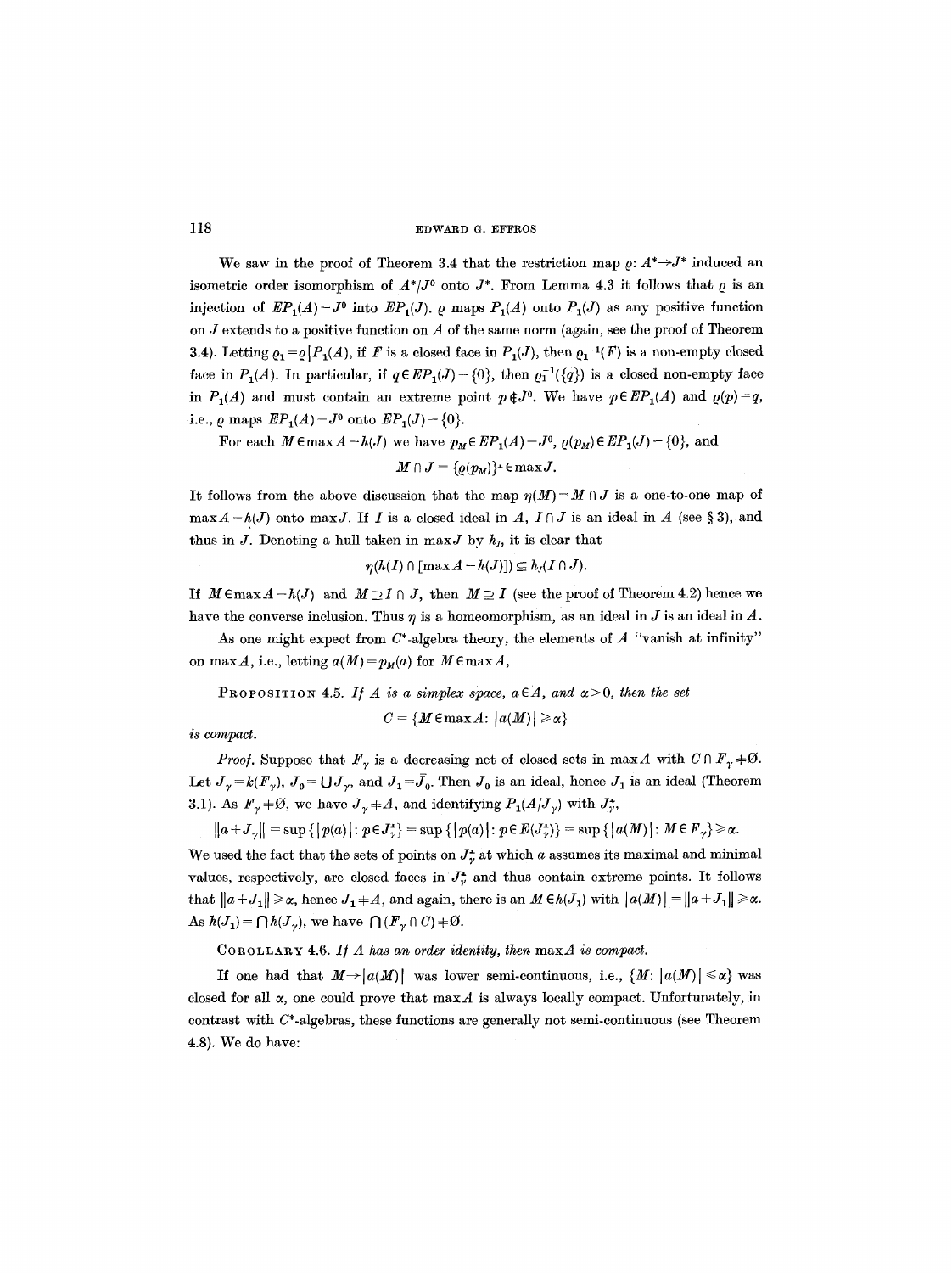PROPOSITION 4.7. *If A is a simplex space, and*  $a \in A^+$ *, then the set*  ${M: a(M)=0}$ *is closed.* 

*Proof.* As  $\{a\}$ - is obviously a closed face in  $P_1(A)$  containing  $0, J = \{a\}$ -- is an ideal. We have

$$
\{p \in EP_1(A) : p(a) = 0\} = E(J_{\lambda}),
$$
  
hence 
$$
\{M \in \max A : a(M) = 0\} = h(J).
$$

If X is a compact Hausdorff space, the ordered Banach space  $C(X)$  of continuous functions on  $X$  is an  $M$ -space, and thus a simplex space, and the constant function  $e$  is an order identity. Such spaces are readily characterized:

THEOREM 4.8. If A is a simplex space with order identity, then the following are equi*valent:* 

- $(1)$  max  $\vec{A}$  *is Hausdorff.*
- (2) *A is a lattice.*
- (3) *A is an M-space.*
- (4) *ES(A) is closed in S(A).*
- (5) There is a natural isometric order isomorphism of  $A$  onto  $C(ES(A))$ .
- (6) The functions  $M \rightarrow |a(M)|$  with a in A are upper (lower) semi-continuous.

*Proof.* If max A is Hausdorff, then for each  $a \in A^+$ , and  $a > 0$ ,  $\{M : a(M) \geq \alpha\}$  is compact (Proposition 4.5), hence closed. Trivially  $\{M: a(M) \geq 0\}$  is closed, and a is upper semi-continuous. If  $a \in A$  is arbitrary,  $a + ||a||e$  is positive, hence  $a + ||a||e$  and a are upper semi-continuous. Taking negatives, we conclude that  $a$  is continuous. This would also have followed if |a| were known to be lower semi-continuous. As the functions  $M\rightarrow a(M)$ define the weak\* topology on  $\max A$ , and that topology contains the hull-kernel topology, the two topologies coincide.  $ES(A)$  is thus weak<sup>\*</sup> compact (Corollary 4.6), and closed in  $S(A)$ .

The implication (4)  $\Rightarrow$  (5) is due to Bauer [2]. In any C\*-algebra Q, the closed faces of  $\mathfrak{A}^+$  are just the positive parts of the closed left ideals [9, Theorem 2.4] hence letting  $\mathfrak{A} = C(ES(A)),$  of the closed two-sided ideals. As the latter are positively generated, the algebraic and order notions of closed ideal coincide. The closed maximal ideals in the order sense are the closed ideals of co-dimension one (see above). As  $\mathfrak A$  has an identity, the latter coincide with the maximal ideals in the algebraic sense. Thus we are considering the usual structure space of a commutative Banach algebra, and  $(5) \rightarrow (1)$  is a well-known result (see [22, p. 57]).

 $(5) \Rightarrow (3) \Rightarrow (2)$  are trivial.  $(2) \Rightarrow (4)$  follows readily from [19, § 24.2].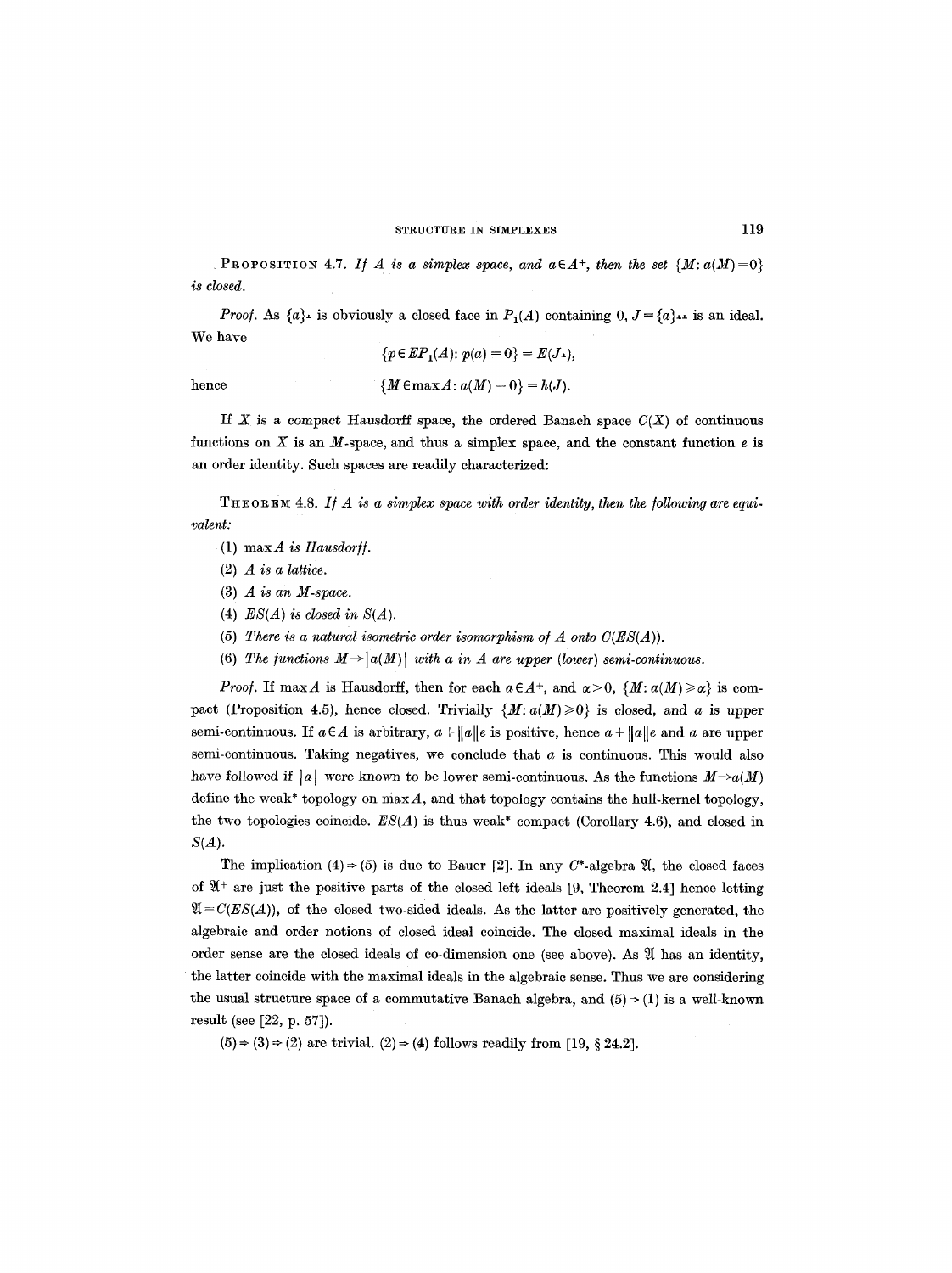## **5. Problems and an example**

It should be possible to give a definition of simplex space that is analogous to that for M-spaces. Presumably it may be defined as an ordered Banach space satisfying the Riesz decomposition property and certain other, as yet undetermined, conditions. Is the structure space of a simplex space always locally compact? How may Theorem 4.8 be generalized to simplex spaces without order identity? If  $A$  is a separable simplex space, when do the hull-kernel and weak\* topologies generate the same Borel structure on max  $A$ ? This question is of importance in the applications to  $C^*$ -algebras. It would suffice to show the first structure is countably separated.

In attempting to find analogies with the theory of  $C^*$ -algebras, one is confronted with numerous problems. Can one develop the notion of the spectrum of an element? Is there a class of simplex spaces with almost Hausdorff structure spaces, analogous to *GCR* algebras ?

In order to obtain a more detailed theory, it may be necessary to restrict the spaces under consideration. Counter to the situation for  $C^*$ -algebras, the structure space of a simplex space need not be second category. To see this, consider Alfsen's construction of a simplex in the proof of [1, Theorem 1] (see also [21, p. 78]). Letting  $\alpha_n = 2^{-n}$  for  $1 \le n < \infty$ , and  $\alpha_{\infty} = -1$ , one obtains a simplex K for which  $E(K)$  is countable, and the only closed faces of K are K itself, and the faces spanned by finitely many points in  $E(K)$ . It follows that if  $A = A(K)$ , max A has only countably many points, and the only hulls are the finite sets and  $\max A$  (the "Zariski topology"). Each point comprises a closed set without interior, and  $\max A$  is a countable union of such sets.

We note that Alfsen's original example has a non-Hausdorff, but almost Hausdorff structure space.

#### **References**

- [1]. AT.FSEN, E., On the geometry of Choquet simplexes. *Math. Scand.,* 15 (1964), 97-110.
- [2]. BAUER, It., SiIovscher Rand und Dirichletsches Problem. *Ann. Inst. Fourier* (Grenoble), 11 (1961), 89-136.
- [3]. BONSALL, E. F., Extreme maximal ideals of a partially ordered vector space. *Proc. Amer. Math. Soc.,* 7 (1956), 831-837.
- [4]. BOURBAKI, N., *Intégration*. Actualités Scientifiques et Industrielles, no. 1175, Paris, 1952.
- [5], -- *Espaces vectoriels topologiques.* Aetualit6s Scientifiques et Industrielles, no. 1229, Paris, 1955.
- [6]. CHOQUET, G. & MEYER, P. A., Existence et unicité des représentations intégrales dans les convexes compacts quelconques. *Ann. Inst. Fourier* (Grenoble), 13 (1963), 139-154.
- [7]. DAY, M., *Normed linear spaces.* Academic Press, New York, 1962.
- [8]. EDWARDS, D. A., Séparation des fonctions réelles définies sur un simplexe de Choquet. *C. R. Acad. Sci. Paris,* 261 (1965), 2798-2800.